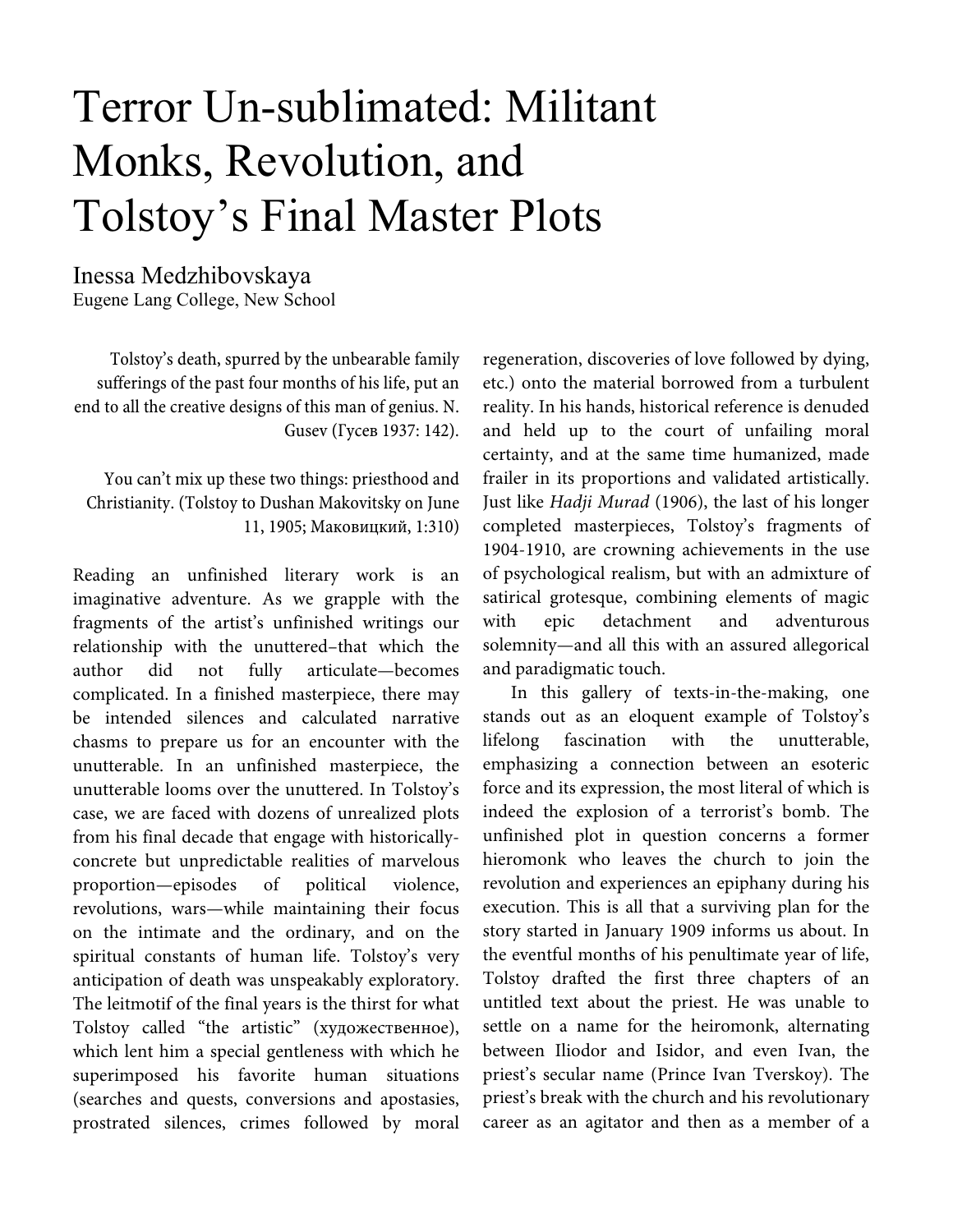combat organization, his meeting with the tsar and execution in the symbolic last chapter (the twelfth) are recorded in the plan. From the point of view of plot, the idea of the priest's epiphany and martyrdom was likely the impetus for writing the story.

Only the first chapter, which describes the priest's doubts about his vocation during Mass, is more or less complete. This is hardly the only such cause de célèbre in Tolstoy's oeuvre: We may recall Father Sergius, the eponymous hero and former Prince Stepan Kasatsky of the earlier novella finished in 1898. A similarly intense struggle mistaken by onlookers for religious fervor takes place within the former Prince Ivan Tverskoy; he concludes the service, but is powerless to suppress all signs of inner agony. Immediately after the service, the priest escapes from the adoring parish through the Holy Gates of the iconostasis and immures himself behind the tightly shut door of his cell. There he begins writing a journal documenting his lost faith, which breaks off on a sentence fragment about the absence of a God (нет и нет его) who has failed to reveal Himself (открыться) to the priest. This fictional diary entry is dated quite precisely, September 15, 1902. The emerging story, detailing the crumbling worldview of an aristocrat and member of the military elite, then a failing spiritual doctor, a subversive tramp, imprisoned agitator, member of the radical revolutionary unit with sleep cells abroad—all in one—is gripping. We last see him either rushing to see the sire or killing him, assuming responsibility for his actions and dying as punishment for the crime. The last phrase of the outline for the neverto-be-written chapter twelve states: "Execution and doors smashed." This must be the priest's moment of regained faith, an encounter with the unutterable, God's momentary appearance, or a literal "revealing" if we borrow from the priest's invectives against the hidden God in the diary of the third chapter.

The consistency of corrections in the manuscript shows that despite the drafts' sketchiness and brevity, Tolstoy's decisions were very deliberate. In a research note that appeared on the pages of this journal in 2009, I offered a detailed analysis of the manuscript, the outline for the story, and also all known published variants of the story so as to connect the issue of publication history and significant reading patterns of the surviving drafts by previous editors to the political, historical, religious and aesthetic contexts in which it was done. Based on textological evidence, I corroborated the corrections of redactorial errors made by the publishers of Tolstoy's posthumous works (1911-1912) and then found again in the Jubilee edition (1956). In particular, I suggested that the priest's name had to be "Isidor" rather than "Iliodor" and that the reading of the word "doors" in lieu of "robbers" at the very end of Tolstoy's plan for the story was correct.

The potential quality of the artistic representation of the priest's last epiphany suggests that the fragment was far from an abandoned project. There is additional evidence in favor of accepting the view that in January 1909 Tolstoy simply put the plan aside to let it ripen. Pages of his last notepad filled on 24 October (OS) at Optina Pustyn', when fever had already shaken his body and mere hours remained before the final stretch of his flight which was to end at Astapovo, depict a plot about a priest who was converted by a freethinking man, someone whom the priest himself was trying to convert (PSS 58:123). This was the last, but not the sole, reemergence of the priest associated with a symbolic passage from one worldview to another before or after January 1909, and it is indicative of Tolstoy's preoccupation with recalcitrant characters, riotous elders or troubled priests. So insistent in Tolstoy are the reappearances of these rebellious figures (with or without a cassock), and so remarkable is his pursuance of their elusive psychology and iconic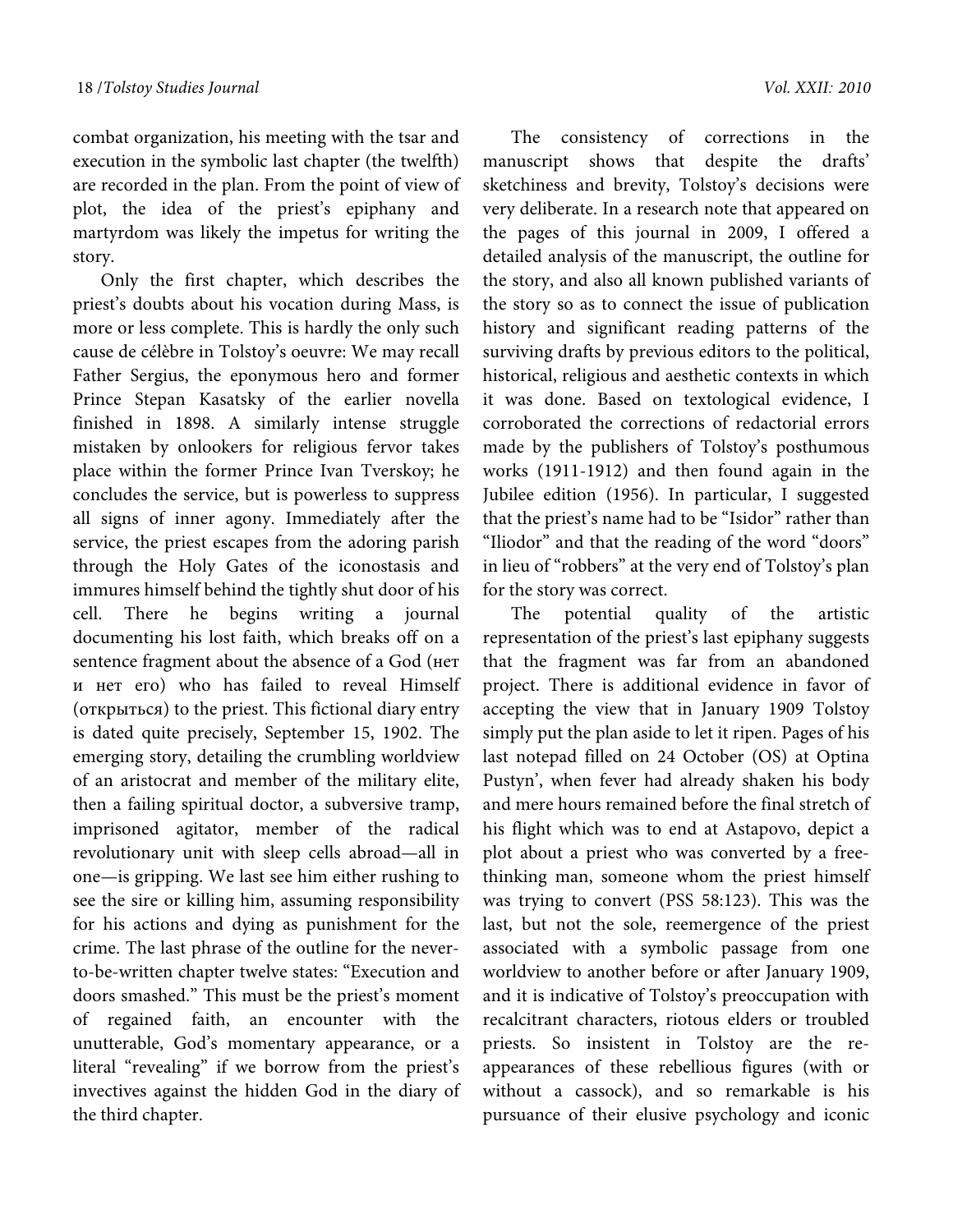bearing that the artistic figures and their common plight of angst before doors deserve close examination. Is Tolstoy's interrupted work a case of the terroristic sublime, contentment on the scaffold? But what if the epiphany that Tolstoy intended his priest to have is different from this terroristic substitute? Or is it perhaps a case of terror un-sublimated, when a mass of false excitement is let out through the mysterious open door that is "smashed" by the priest in the last line of the outline?

Doors have a traditionally rich connotative history in Tolstoy's art and thought. These are the metaphysical doors through which Prince Andrey Bolkonsky rehearses his exits from, and returns to, life (Vinitsky 80-86, Галаган 96-98) and the doors through which Natasha Rostova comes back to life, having overcome her grief for Andrey in War and Peace. These are the doors in the "Arzamas Nightmare" (1869) and "Memoir of a Madman" (1884) denoting the threshold at which death, hidden from plain view, suddenly makes itself apparent; it enters without knocking to torment its host with existential anguish.<sup>2</sup> Beckoning death is the image that Tolstoy had in mind when describing in his diary Sofia Andreyevna's stealthy visit to his bedroom on the night of his flight from home. Dressed in her white nightgown, she descends like a harbinger of the end in order to search through his papers and confiscate his rewritten will.

Tolstoy also used the image of the door in a more picaresque vein. Let us recall the doors that, despite his insistent banging on them, stay shut to the penitent man in Tolstoy's "The Repentant Sinner" (Кающийся грешник 1885, publ. 1886). The doors of Paradise (двери райские) are finally thrown open on the sinner who is embraced by John the Evangelist when the latter is put to shame by the sinner for not keeping good on his promise of unconditional love. It is noteworthy that in January 1909 when he was at work on the hieromonk plot Tolstoy was simultaneously revising the schedules for the second edition of The Circle of Reading (Круг чтения 1903-1908) where the story of the sinner at the doors of Paradise was included for reprint as reading for January 14. It is also noteworthy that while revising his selections for The Circle of Reading, Tolstoy returned not only to the theme of heavenly doors, but also to the problem of the doors separating true faith from sham. The voice from behind the door (голос из-за двери) that first advises the repentant sinner to walk away restores the partition between true faith and institutional religion. Only love "smashes" through these doors.

In his unfinished play And Light Shineth in Darkness (И свет во тьме светит 1896-1902), an argument ensues between the free-thinking Nikolai Ivanovich Saryntsev and Father Gerasim; each party engages with furor in the task not only of converting the other and proving him wrong, but of standing on the other side of the door which separates heaven from hell (Act II, scene XII). In his argument, Gerasim quotes Matthew 16:18 to support the political tandem between the "two kingdoms," the Church and the State.

"Father Gerasim: 'The Church cannot teach the contrary….It is said: 'I give you power…and the gates of hell shall not prevail against it." (...) Nikolai Ivanovich: 'But I… don't acknowledge this… I've learned that the Church sanctions oaths, murder, and executions.'" (PSS 31:150; translation Tolstoy Plays 3: 61)

Although the meaning of this unfinished and somewhat autobiographical play is ambiguous, it is significant that Tolstoy traps Gerasim, the churchman, into threatening his opponent with the gates of hell rather than showing him the way towards light through the gates of Paradise. In his own epistolary standoff in January 1907 with a reallife hieromonk, John of the Theological Seminary of Penza, Tolstoy insists on the necessity of the destruction of both members of the evil alliance, the church and the state: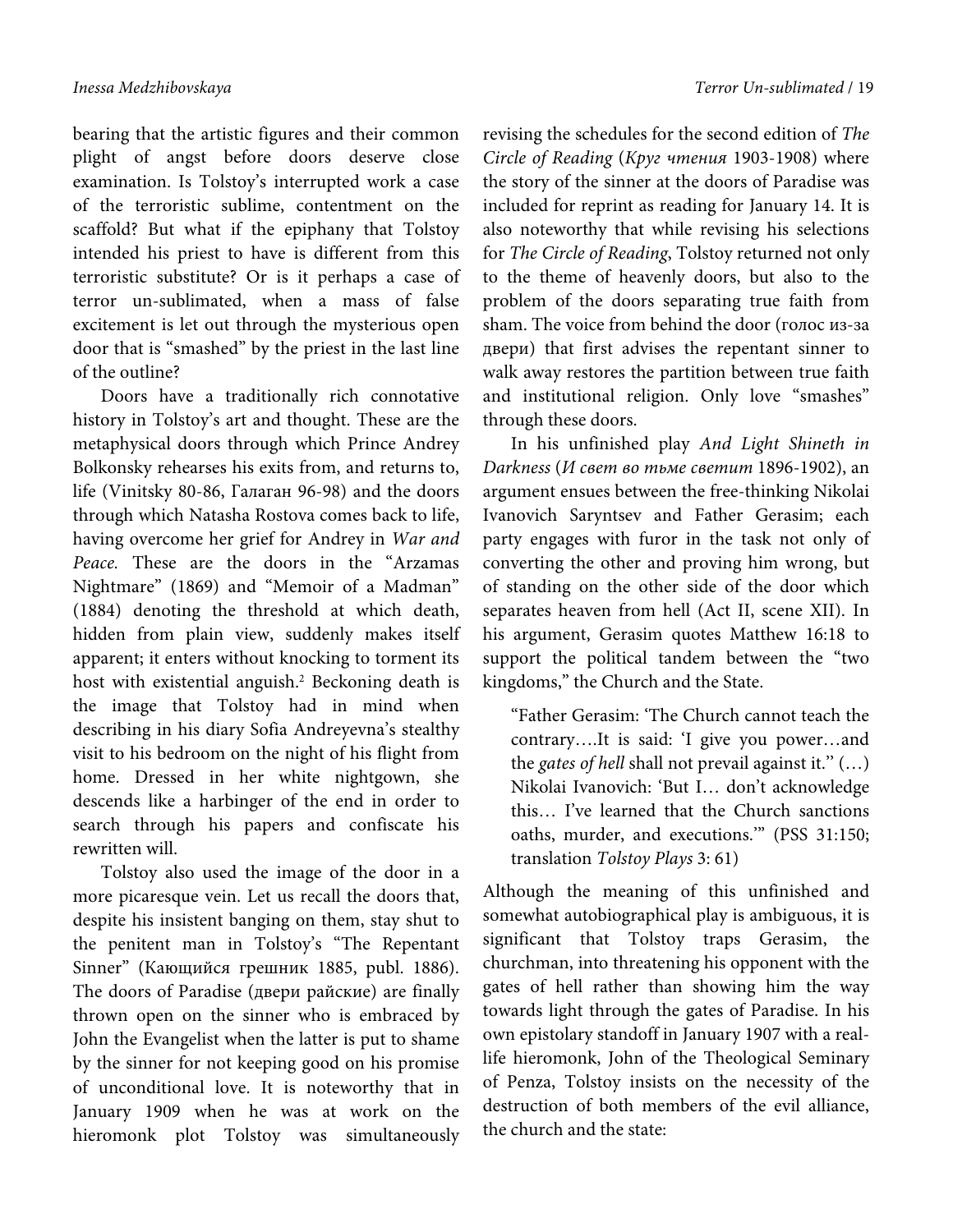In the religious sense, the church is the same as what the state is in the social sense. ….The sooner people get rid of one and the other the closer they shall come to happiness. The destruction of one and the other—particularly the former—is the main task of our time. (PSS 77:21)

In at least three earlier cases, Tolstoy associated the Holy Communion with the doors to Heaven, where doors serve as the catastrophic boundary between faith and its loss. The most notorious is of course the scene of Tolstoy's own bolting from the Holy Communion at the foot of the doors in Chapter 14 of A Confession (PSS 23:51-52), and an even more shocking version of the same flight in the drafts of this chapter (23: 506). A more detached and even mocking description of the doors as the site of defilement and fraud, unquestioned either by the priest or by those present at the service—save the stunned narrator—is provided by Tolstoy in his conclusion to Critique of Dogmatic Theology (Исследованиe догматического богословия; PSS 23: 296-297) and in chapters XXXIX-XL of Part I of Resurrection, the official pretext for Tolstoy's excommunication in 1901. The only other precedent for doubts coming from a priest's confrontation with the doors in private on the other, inner side of the Lord's temple, is presented by Tolstoy in the first chapters describing Father Sergius's life in the monastery. Here we encounter Father Sergius's strained religiosity, a consequence of his choice to lead a monastic, celibate life over the option to commit regicide, the revenge he had reckoned impossible to take on the tsar for the insult and injury wrought against him. Although there are traces of familiar characters transitioning from Father Sergius into the hieromonk story, such as the society of learned women and wise elders ready with advice at the monastery, Tolstoy's Prince Ivan Tverskoy pursues a tactic contrary to the one Sergius adopts, who only mutilates his pride, body and celibacy but ends up a proudly

humble vagabond. Tolstoy's plan for Ivan is clearly a polemical development of his former investigations into the priestly life turned riotous, or riotous life turned priestly, where violence and faith are intertwined.

Tolstoy was long interested in identifying a difference between anarchic vagabondry and a more focused rebellion. We should consider in this respect the contrast in Resurrection between a torpid priest monotonously administering the Eucharist in a prison chapel and an unforgettable old tramp encountered by Nekhliudov, first on the ferry and then in prison in Book III, a man who is "by himself" and recognizes no higher power tsars neither on the throne nor in heaven.3 The difference is developed in the form of direct confrontation which recurs in The False Coupon (Фальшивый купон 1904). In that work, a deceitful and devious Father Misail, who mistreats his charges in the gymnasia and then rises steadily through the Church hierarchy as a powerful celibate priest, faces fierce resistance from the dissident Father Isidor (sic) who is imprisoned in a monastery and subjected to disciplinary inquest for his courageous sermons against capital punishment, political oppression, and religious persecution, delivered personally to the royal family at their palace.<sup>4</sup> Tolstoy's typist may have taken his cue from this very Isidor in correcting the name of the hieromonk from "Iliodor" to "Isidor," a change that Tolstoy must have approved, since among other numerous corrections made in the typed text, Tolstoy did not deem it necessary to correct the changed name. It is true that the handwritten manuscript version reads clearly: "The Diary of Iliodor" (Дневникъ Илиодора), bottom page (981/2 (29/2) l. 5). But in the typewritten manuscript version that bears Tolstoy's extensive corrections the name "Isidor" that replaced Iliodor remained unaltered throughout: Исидоръ… встал во весь свой высокий рост и подошел к алтарю. (Isidor rose up to the top of his tall height and came up to the altar.) (981/3 (29.3) 5 of 7). Had the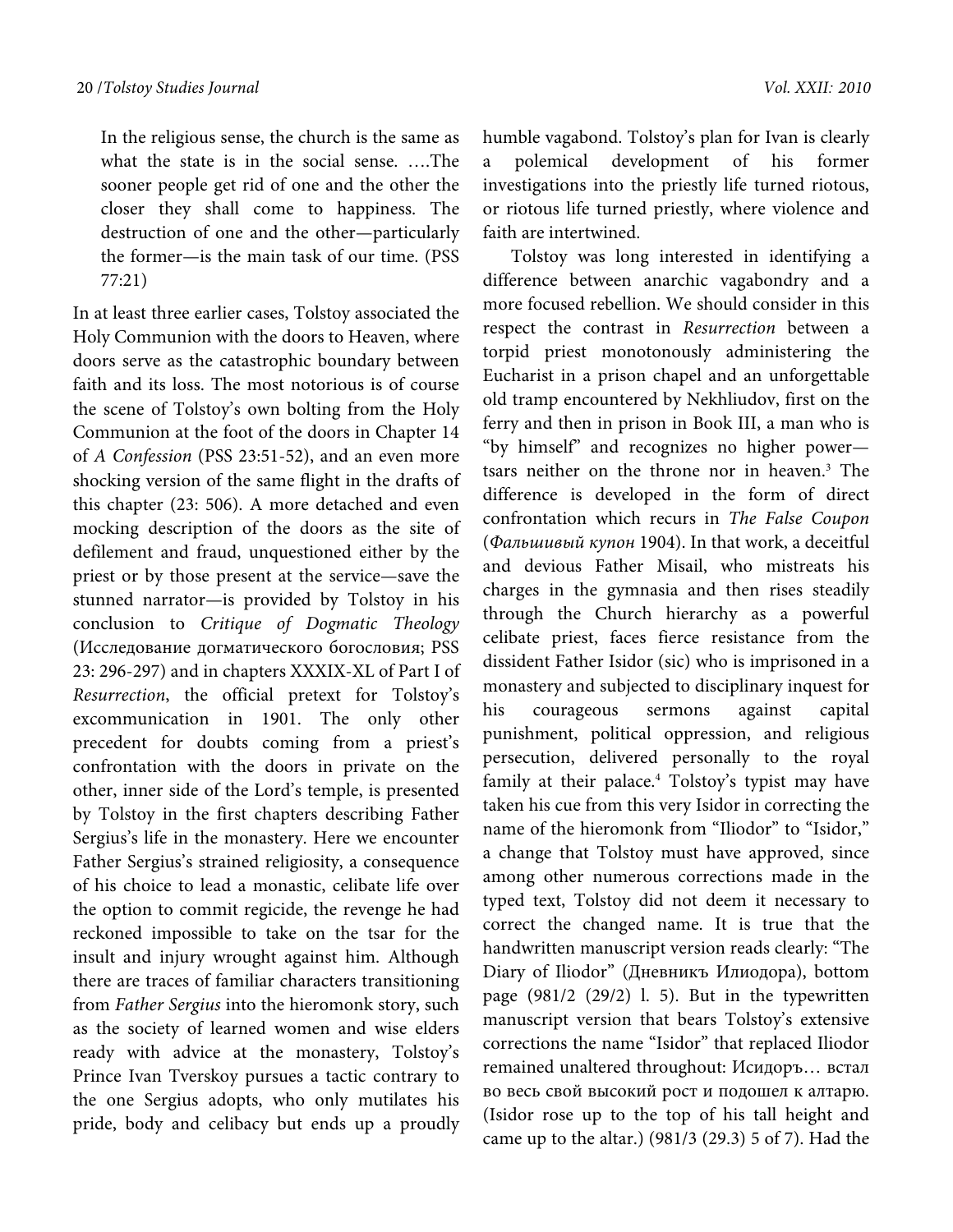name been merely the copyist's mistake—a possibility, given that all copying at this advanced stage of work was done in-house or on short notice—Tolstoy would have insisted on the change. Perhaps the very choice of name was meaningful, both for Chertkov and for Tolstoy. Or could the contrary be true—that the name of the priest was of really no significance to Tolstoy and even the copyist's possible error did not trouble him? If considerations of routine accuracy prevailed, the decision to substitute Iliodor for Isidor would have meant not to honor the established practices of Tolstoy scholarship. Its unspoken rule holds that in making textological and editorial choices preference should be given to the last published versions of the editions that Tolstoy authorized or, in the absence of those, the last typewritten drafts that received his corrections. With respect to the hieromonk story, we are dealing with the latter case, where the last correction is to "Isidor."

Instead of insisting on retaining "Isidor" simply because that was the last instance when Tolstoy dealt with the manuscript (the decision suggested by me in 2009 as formally correct, based on my study of the manuscripts), there should be other creative indices taken into consideration in order to understand the dynamic of Tolstoy's plan. It therefore may be wise to go deeper into the priestly genealogy in Tolstoy's oeuvre. There are several important texts to be added to the roster of other unfinished works preceding the hieromonk story, such as "Posthumous Notes of the Elder Fyodor Kuzmich" ("Посмертные записки старца Федора Кузьмича" 1905), Tolstoy's variation on the legend about Tsar Alexander I's forgery of his own death. This imagined autobiography of a self-deposed ruler escaping from the evils of his tsardom into freedom is one of Tolstoy's most spectacular unfinished tales, mixing uplifting historical rumor with rich fictional detail. The tsar's bodily death is symbolic: the royal power was vested in his body when he was crowned at the Royal Doors. But only when Strumensky, his lookalike, and bodily alter

ego, and a soldier in the guards, is executed by flogging is the tsar's spirit released. The falsely devout Alexander dies in his old body, which is "instrumental" for the life of a converted spirit, under the assumed name of a modest elder (the name "Strumensky" implies instrumentality because "strument" (струмент) is a colloquial and archaic form for instrument in Russian). Tolstoy was as enamored of the plot as he was of all plots that humbled the rich and the proud. He was perhaps even more drawn to another priestly fragment completed in 1906. The story was preliminarily titled "Father Vasily" (Отец Василий); Tolstoy considered the plot "wonderful" (чудный) (PSS 55: 248). Vasily Mozhaisky is a modest, hard-working priest, with a loving wife and three children who don't want to follow their parent's vocation. The story breaks off when a letter from the older son arrives from town (PSS 36: 88). In all probability, the story was supposed to cast in sharp relief the conflict between fathers and sons on the one hand and, on the other, the conflict between the duty and faith of the fathers and civil and political engagement sought by the younger generation (Ломунова 102-103).

Continuing to use the diary as a particular narrative form, Tolstoy on October 21, 1909, drafted a plot about the posthumous notes of a certain Father Aleksey, a meek country priest who dies and leaves behind a journal expressing frustration with regard to his vocation. Tolstoy called this plot "the priest's memoir": "It might turn out very good. Maybe I will write it" (PSS 57: 155). Aleksey is not a proud aristocrat like Kasatsky or Tverskoy; he is humble and more sympathetic to the peasant women sacrificing their last kopeck to the Mother of God of Kazan than to any sophistic defenses of the official creed. One must say that Tolstoy's attack on the faith of humble village priests is a new development: similar characters from world literature always won his admiration. Most notable is Tolstoy's love of the wretched but not embittered Dr. Primrose of Oliver Goldsmith's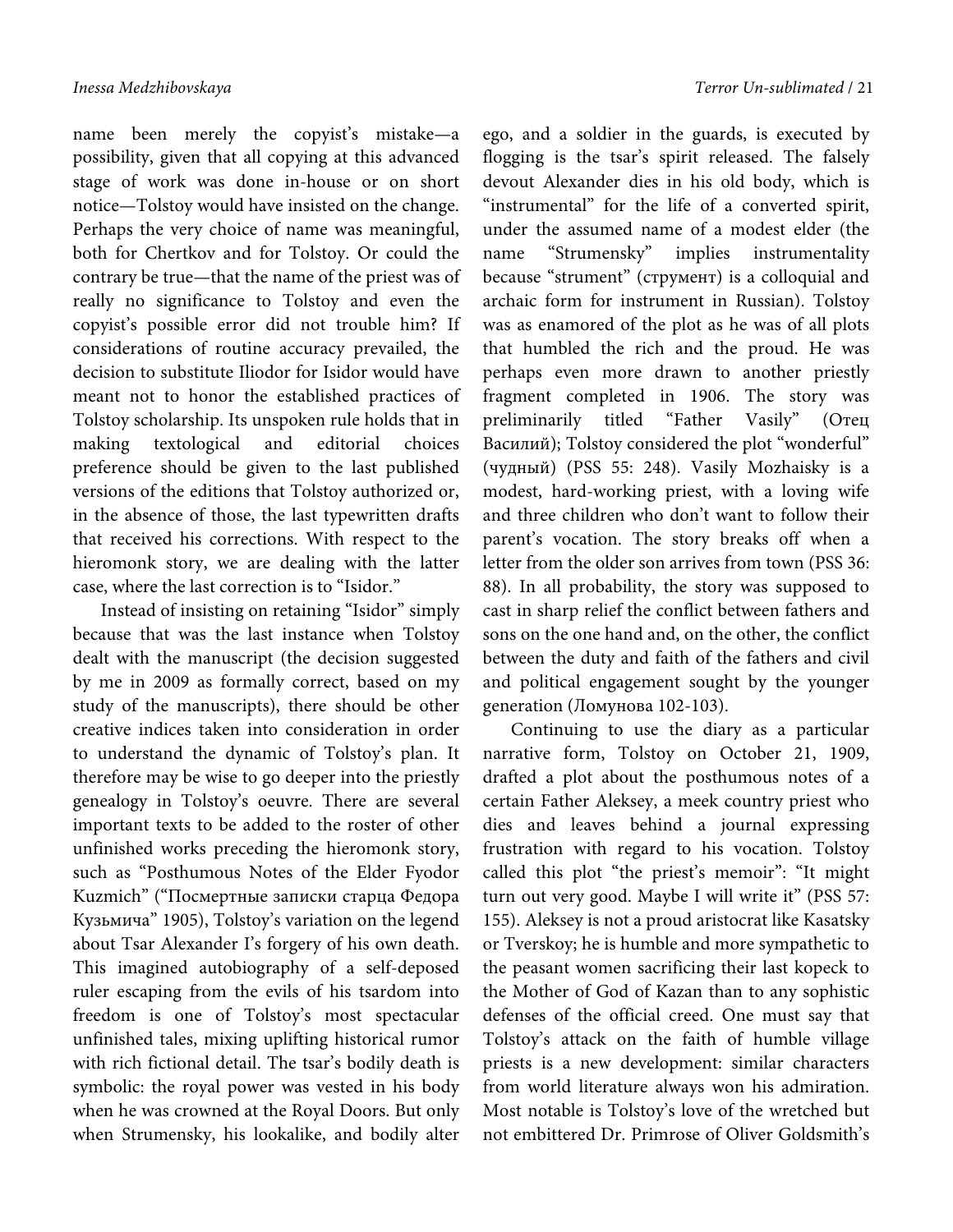The Vicar of Wakefield. Despite his perpetual bad luck in life Primsrose retains his faith in good fortune and refers with humor to the adverse twists of his fate.<sup>5</sup> It may seem that Aleksey's death, quiet and uneventful, is in keeping with this humble expectation of good fortune arriving sometime. But the eight notebooks that he asks his wife to send to his trusted friend Miropolsky to be published contain disturbing material. They explain that his strife, like the hieromonk's of the January 1909 fragments, begins with Mass. Aleksey's motivation for publishing his diary is primarily financial, as he hopes to gain some profit from this enterprise. It is hard to judge conclusively by the unfinished texts, but there are several strong indications that Aleksey's last epiphany is "strange" and that the strangeness dates back to the scene of Mass. Leaning over the dying man, his wife notices

a strange smile on his pale, drawn face : — "'What is it, father?' asked Maria Efimovna. – 'So good, so good.' He repeated this twice. – 'What is good?' He moved his head. –'You won't understand anyway,' and he closed his eyes, a smile on his face. A few minutes later he died. These are his notes: 1. I served Sunday Mass as always, few people attended.<sup>6</sup>

Here the narrative breaks off. The strangeness of Aleksey's demeanor is possibly a reference to a much earlier dialogue between Tolstoy's autobiographical subject bolting from the church in the famous scene from A Confession (1879-1882) and Ivan Turgenev's short story "The Story of Father Aleksey" (Рассказ отца Алексея 1877), which must have supplied a literary precedent for the scene in Tolstoy. Turgenev's old provincial priest Aleksey relates the story of his son Iakov, a seminary graduate, who becomes possessed and rushes out of the church after the Communion, but not before he crushes the chalice and destroys the wafers. At his death, Iakov confesses to his father that at the moment when he was facing the priest who was soliciting an oath from him, the devil

appeared behind the priest's back. Undoubtedly, Tolstoy returned to and revised the Turgenev story, borrowing for this purpose the priest's name, as well as the motifs of temptation at the doors, the spilt wine and disruption of the Holy Communion.7

The hieromonk and the two Aleksey plots are highly polemical when measured against other literary instances of false submission, in particular the heroes of Herzen's "Duty Above All" (Долг прежде всего 1851) and Chekhov's "Archbishop" (Архиерей 1902). In this respect, Tolstoy does not so much polemicize against the authors of these pieces whom he admires, but radically corrects the behavior of their heroes who, despite their lost faith, are timid enough to remain faithful church servants to their own demise. Herzen's story was one of Tolstoy's life-long favorites, and he would read it aloud throughout the summer of 1906, trying to impress its beauty on all who were there to listen. Herzen's explanation of his intent in presenting a defeated revolutionary who is converted to Catholicism and who remains a priest despite his disgust with the church was this:

In Anatol I planned to portray a man full of strength, energy, talents, but whose life is burdensome, empty, false and joyless because of the constant contradiction between his strivings and his duty. (Герцен 1: 424)

Note that the Royal Orthodox Doors serving as a threshold for Tolstoy function similarly in Herzen's story, with the image of the Catholic curtain standing in for Anatol's pent-up skepticism:

The more he gazed from behind the curtain at the grandiose and mysterious Catholic ritual, the less faith he found in himself, and a new onslaught of painful suffering would commence for him. (Герцен 1: 395)

The monk Anatol Stolygin conceals his inner struggle for many years until the Father Superior sends him away on an honorary mission to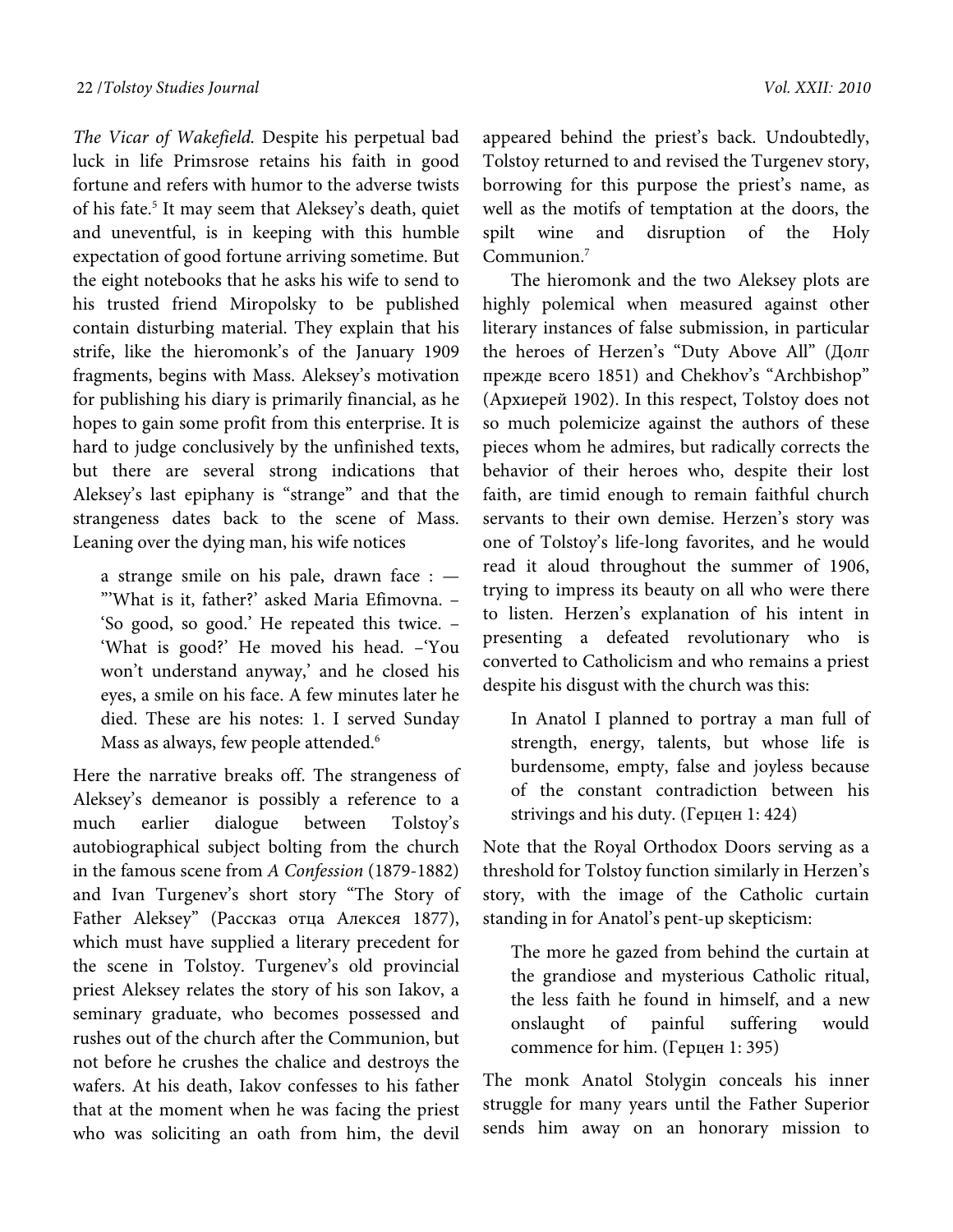Montevideo. Stolygin happens to sail across the ocean towards his own release of sorts: an untimely death from yellow fever. Herzen's mastery in describing the volatile spiritual states of the priest enslaved to his ecclesiastical duty inevitably produced an impression on Tolstoy. On July 26, 1905, according to the memoir of Dushan Makovistky, Tolstoy said about Herzen's story: "There is nothing equal to this in Russian literature. Who is to Blame? is timid, but this one is buoyant" (Маковицкий 1: 354-55; see also Гусев 1941: 511). The buoyancy lay hidden in the acts of conversion and reversion, in the transition from revolution to religion, contrary to the scenario of Tolstoy's hieromonk.

In Chekhov's story, the end that befalls the Archbishop, whose moral and spiritual disintegration also begins during Mass and who is soon to die from typhoid fever, is even more frightening than the demise of Anatol Stolygin. The types of fever may be but casual coincidences, but Chekhov's character is even more beholden to his duty than Herzen's Anatol; he has never allowed himself the slightest deviation from its burdens, to say nothing of the possibility of being insubordinate. In this grim account nothing gets smashed except tableware and that through sheer, regrettable clumsiness. No epiphanies occur while this servant of God prepares to die, bemoaning the shallowness of human passions, hating his duty, and seeing clearly through his mother's material interests and lack of true pity for him. He also sees the true nature of the attentiveness to his needs from a young hieromonk, obligingly running errands for the senior cleric whom he hopes soon to replace (Чехов 6: 432-33). To his question: "Who is opening and closing the doors downstairs"? his niece Katya responds: "It's just your stomach grumbling, uncle!"(435).

The sources exploring the fates of priests, monks, and hermit elders highlight both the positive and negative inspirations for Tolstoy's solution in the broken doors. This solution

crystallizes further in the process of deciphering the hieromonk's fictional name and its possible prototype. Tolstoy's general dislike for deathbed narratives, from last-minute discovered diaries to diaries sketched at threshold moments, is assuaged time and again for his fictional monks and priests. Moreover, their private genres appear at just the right time so as to indicate some contemporary relevance. Tolstoy is very specific in noting that his Father Aleksey dies at the end of October 1906. He is equally particular in assigning the date "Sept. 15, 1902" to the entry in Iliodor/Isidor's diary where terrible things are said about lost faith. The years spanning 1902–1906, in which seditious diaries are written by church servants, are hardly unimportant. This period saw an unprecedented rise in criminal activity among priests in Russia—of a political and nonpolitical nature—occurring against the backdrop of a new terror wave when a score of top government officials (governors, ministers and their minions), including members of the royal family (Grand Prince Sergey Aleksandrovich), were killed. We find in the pages of Aleksey Suvorin's diary for July 15, 1902 a very characteristic reaction to General Sipiagin's assassination in April, mocking the government:

They were saying today that Sipiagin's assassin is Count Ignatiev, student of St. Petersburg University. Khudiakov said this. Nonsense, of course. There is talk about a monk who showed up for a visit with the assassin, got arrested and betrayed many. (Суворин 348)

Devious priests like Gapon and Iliodor (Sergey Trufanov)—double agents, scandal and pogrom instigators—were the talk of the day. Since 1898, Chertkov and Biriukov's Free Thought, later Free Press, had taken special delight in publishing long reports on scandal and crime in the monasteries, and on peasants' riots against churchmen, alongside Tolstoy's addresses to and correspondence with more conscientious priests.<sup>8</sup>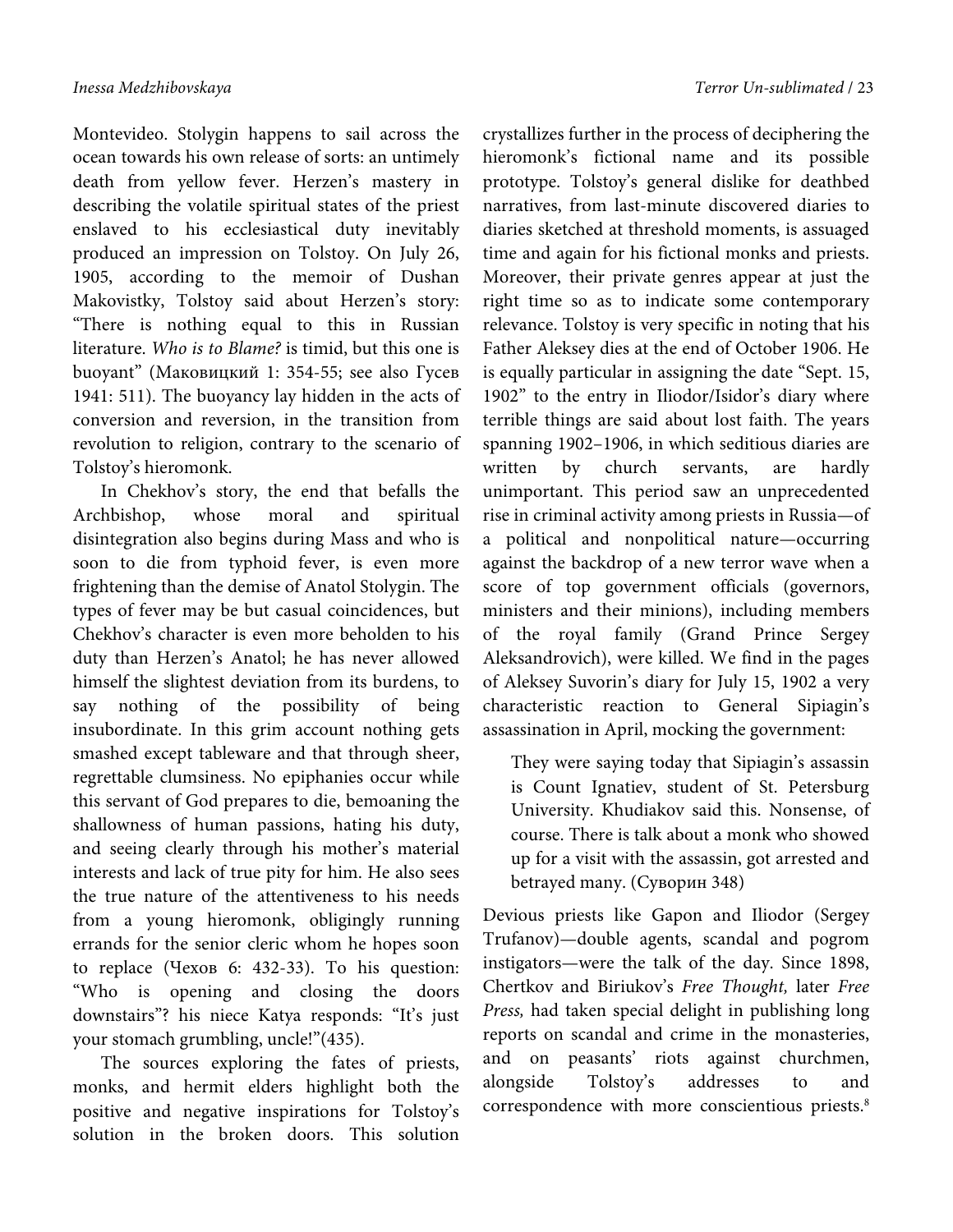These stories were constantly discussed in the Tolstoy household.

On January 5, 1909, days before he proceeded to sketch his hieromonk drafts, Tolstoy received two visitors who turned out to be ill-suited, but provocative company. One was the modest, unknown priest Gorbanevsky, Tolstoy's admirer and high school Bible teacher. The other was a promising literary and intellectual historian, Mikhail Gershenzon. Of the former Tolstoy did not expect anything beyond complete devotion and an attentive ear to his preaching, and he was not disappointed. On the contrary, from the latter, whom Chertkov had brought to Yasnaya Polyana, Tolstoy expected much. Gershenzon had authored volumes about the intellectual history of "young Russia" (Молодая Россия (1908)), and was the famed biographer of Herzen and Chaadaev. Tolstoy owned Gershenzon's biography of Father Petcherine, the former dissenter and revolutionaryminded defector from the Russian academic bureaucracy under Nicholas I, who converted to Catholicism in Europe and became an important but controversial Redemptorist priest. In his biography of Pecherin, Gershenzon wrote a brilliant analysis of Herzen's visit to Pecherin near London in 1853 to castigate Pecherin for finding refuge from the revolution in religion. Gershenzon's biography used extensive quotations from the unpublished and thoroughly sensational, yet touching memoir by Pecherin, his Notes from Beyond the Grave  $(3a$ могильные записки).<sup>9</sup> Tolstoy's conversation with Gershenzon turned into a mirror reflection of Herzen's confrontation with Pecherin. Gershenzon demanded proof from Tolstoy that love is God, implying that he would appreciate a sounder metaphysical foundation for showing how love functions in society. Implicit in this interrogation was the idea that the social being of man is not governed by love alone. Tolstoy's acrimonious responses were amply recorded in his diary (and by Gusev, in his memoir) (PSS 57: 5; Гусев 1973: 228). Gusev reminisced that on the

same day at dinner, for which both Gorbanevsky and Gershenzon apparently stayed, Gorbanevsky regaled the audience with interesting bits of scandal from the life of the clergy. Tolstoy tried to gather details relating to such scurrilous tales about monastic life. He must have hoped to learn some much-needed information for his story-inprogress, and both Gorbanevsky and Gershenzon could be good sources of information: the former thanks to his station, and the latter thanks to his close familiarity with Pecherin's Notes, one of the most enigmatic examples of priestly deathbed memoir. Perhaps because Gershenzon's mood remained sour, the conversation soon turned to another priest, Sergey Trufanov, or hieromonk Iliodor of Tsaritsyn, the most seditious priest on the Russian religious and political scene. Tolstoy's reaction to stories about Iliodor was quite unexpected. When Gorbanevsky remarked that the famous Iliodor "drank a lot," Tolstoy retorted: "This is a sign of sincerity." When Gusev observed that drinking might be the sign of a person stifling his consciousness of the truth, Tolstoy retorted again: "Then there is something to be stifled… the most terrible people are the cold, calculating and self-confident egotists" (Гусев 1973: 229).

The notion that something could be stifled and that the priest was therefore a riddle to be solved, not merely a reclusive Gothic-Romantic type as fashioned by Pecherin, was a new direction for Tolstoy and a silver lining to the seemingly unsuccessful visits in January 1909. At first, Tolstoy envisioned the hieromonk in the picaresque spirit of drink and merriment. For Tolstoy, the best stories from time immemorial had come from the inter pocula rounds of monastic retreats. Tolstoy spoke approvingly of Pushkin's Misail and Varlaam, the happy and perennially drunk monastic fugitives in scene VIII of Boris Godunov (Маковицкий 2: 603). Over the years, he collected an impressive array of popular legends about monks and their drinking habits, not infrequently taking place in the company of the devil.<sup>10</sup> Tolstoy's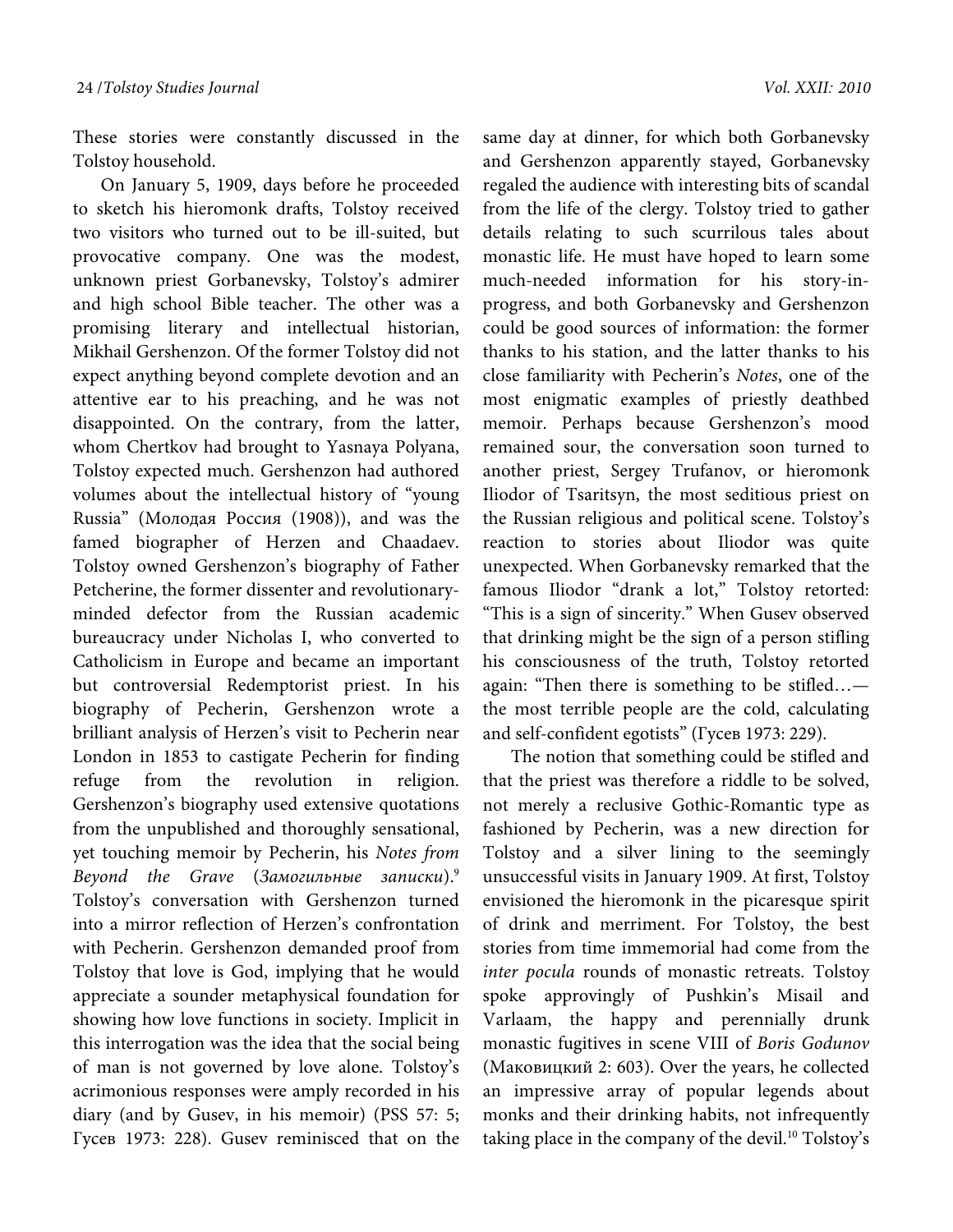own rendering of the tale of the repentant sinner trying to break through the doors of paradise is a version of the Baroque Russian legend about a drunk (бражник). One of the crossed-out lines in Tolstoy's manuscript of the hieromonk story focuses persistently on the theme of imbibing: "Wine. He finished the cup and put it down." On the obverse side of the manuscript Tolstoy lists questions about monastic routines involving wine. Questions six and seven read: "6. What do they sing? 7. Did he (clarify) ever drink himself and when? (PSS 37:453 and 29/2 leaf 1, obverse of the manuscript). Also crossed out by Tolstoy on the typewritten text of the priest's doubts was this sobering thought about the sanctity of the Eucharist: "He remembered the brand of the wine" (29/3 leaf 5 of the manuscript).

Through a fascinating coincidence, when he was about to give up on his favorite motif of debauched transubstantiation, Tolstoy received a letter on January 8, 1909, from Arseny, hieromonk of the Donskoy Monastery in Moscow. Arseny wrote the letter in response to newspaper statements Tolstoy had published some time before about the unshakeable nature of his religious convictions. Arseny's plea impressing on Tolstoy the necessity to return to the bosom of Orthodoxy only reinforced Tolstoy's resolve to find artistic passages towards sublimity other than conversions of the converted (Маковицкий 3: 493). Alongside rather customary day-to-day entries in Tolstoy's diary after 1880 describing death as new birth, and birth as movement towards death and liberation, we find in January 1909 new notes condemning the abrogation, by secular individuals and churchmen alike, of the right to render judgment about sacred things. In these notes Tolstoy likens the procession towards death in old age to political execution. In several entries related to the hieromonk project, Tolstoy dreams of writing a piece of "terrible force" (PSS 57: 4-13). If not through the symbolism of transubstantiation, whence came the terrible force of the emerging story?

Such a force was initially ensconced in the very word "hieromonk." In Tolstoy's time, a hieromonk (Ïеромонахъ (Ïερομόναχος)) was a high black priest who had taken vows and abandoned the world to reside in a monastery (Даль 2: 162). The prefixes "hiero-" and "hieratic" from <hieros> (holy) usually denoted authority over sacred things, in this case, religious or sacerdotal leadership. Tolstoy's hieromonk loses this authority as soon as he experiences doubts. Tolstoy soon decided to rechannel his narrative while still remaining undecided about the priest's name. Still, it was clear enough for him that the wine-loving Iliodor of Tsaritsyn (and the thematically related plot) was no longer a suitable prototype. Although nicknamed the Russian Savanarola, Iliodor was a petty and unappealing character, a leader and an activist within the Black Hundreds who romanced, depending on the political climate, the authorities as well as the radical right, Rasputin as well as his enemies, and then who, after being outsmarted at his own game with the Church, was defrocked and who tried to involve Lenin in his schemes. In short, he was completely unlike either the aristocratic and noble Ivan Tverskoy or the equally noble and morally upright, if ideologically deluded, revolutionaries in Tolstoy's "Pavel Kudriash" drafts from October 1908 onward.<sup>11</sup> Although it may be true that following his transfer to Tsaritsyn in 1908 Iliodor was still at the height of his fame in January 1909, his activity was becoming so odious that it is inconceivable that Tolstoy would consider his fictional incarnation.<sup>12</sup> Tolstoy's entry against expropriation, "this empiétement [Tolstoy translates the word as "seizure, confiscation"] of the sacred and of the deeds of the Lord" (PSS 57: 14-15), which causes ninety-nine percent of all evil in the world, is precisely the crime Iliodor (Trufanov) commits. The entry falls on January 20, the day of another momentous meeting, this time with Archbishop Parpheny of Tula, whose visit to Yasnaya Polyana Tolstoy not only ardently desired, but even confirmed in a trip made especially for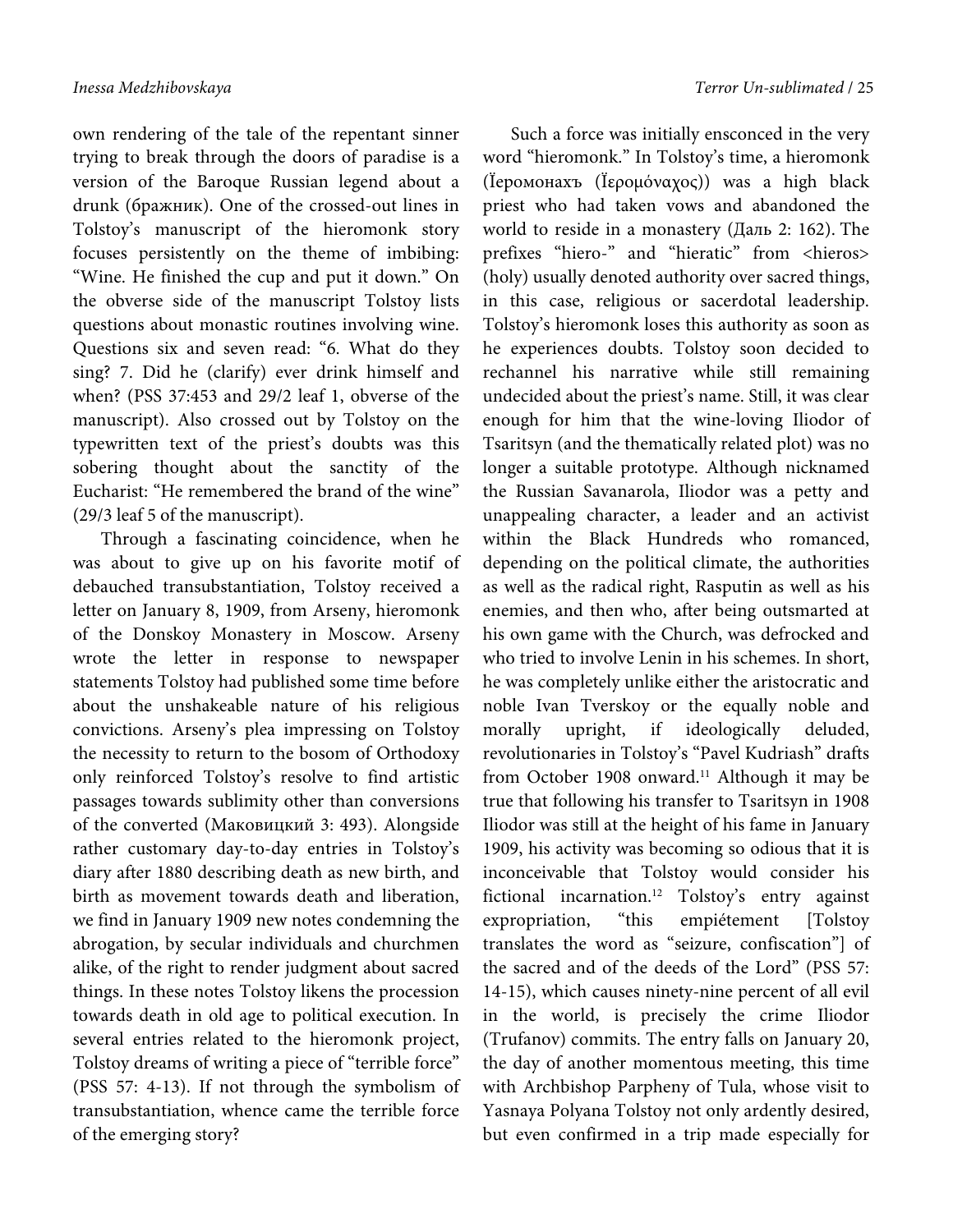that purpose. Several accounts of this meeting were made by Tolstoy himself, Dushan Makovitsky, Gusev, and last but not least, the journalist Sergey Spiro, who arrived to interview Tolstoy about the conversation and later published its record, which Tolstoy authorized for the newspaper Russian Word (Русское слово).

On January 20, 1909, Archbishop of Tula, Parpheny Levitsky (1858-1921) arrived at Yasnaya Polyana in the company of Tikhon Kudriavstev (the Kochaki priest), his private monastery companion (keleinik), the district police officer, the district superintendent of police and the two village constables. Gusev and Makovitsky based their summaries on Tolstoy and family accounts of the meeting because both of them were absent from the estate on errands during the peak of Tolstoy's conversation with His Grace. Since Tolstoy fell asleep and slept late into the afternoon; the venerable guest and his retinue had to wait patiently downstairs until Sofia Andreyevna finally roused her husband. The point of the meeting was to debate religious issues. This was clear to everyone, as well as to Aleksandra Lvovna and Varvara Mikhailovna Feokritova, her friend and Sofia Andreyevna's secretary. In the absence of Makovitsky and Gusev, the two young women concealed themselves in an adjacent room and took shorthand notes of Tolstoy's talk with Parpheny. Tolstoy approved of their indiscretion in the evening when he suddenly entered Aleksandra Lvovna's room where she was restoring the interview (the unrecorded passages) with Varvara Mikhailovna (Маковицкий 3: 306-307). According to Gusev's testimony, Tolstoy quizzed the Archbishop about certain details of monastic life, which he needed for the hieromonk story (Гусев 1937: 234-35). Feokritova related afterwards to Makovitsky that after the Archbishop's departure Tolstoy wept a bit, adding that there was nothing to be ashamed of. Apparently, Tolstoy had told the Archbishop:

"I am so grateful to you that you had the courage to come visit." "The pleasure is all mine. It is such a happiness for me," responded the cleric. (Маковицкий 306-307)

Everyone noticed that although the Archbishop spoke less than Tolstoy (and haltingly at that), he said interesting things and looked emotionally moved. Although upon his return from Chertkov's home Gusev preferred to stay out of the Archbishop's sight for fear of being forced to kiss his hand and submit to his blessing, Tolstoy sent for him, with a request to fetch a copy of The Circle of Reading with the entries covering the first twenty days of January. Tolstoy gave the Archbishop a copy of this with his autograph and a pack of photographs of him which Chertkov had taken. Shaking the priest's hand while saying good-bye, Tolstoy said warmly: "'Thank you again for your courage,' and he burst into tears. This visit was very pleasing to him" (Гусев 234-235).

But Tolstoy was shrewder than he had appeared. On 22 January he wrote in his diary:

Yesterday the Archbishop was here, and I spoke to him from my heart, but with caution, without exposing the whole sin of his activity. But I should have done so. Sonya's story about my conversation with him did it for me. He was willing to convert me most likely or, failing this, to destroy or diminish my influence on faith and on the church, which is evil-doing according to them. It is especially unpleasant that he asked to be informed when I started to die. Aren't they devising something in order to assure people that I 'repented before death'? And therefore I make known and I repeat, it seems, that I am as unable to return to the bosom of the church, to receive extreme unction as I am to utter obscenities before dying or to look at obscene pictures, and therefore everything they will say about my repentance before dying and about my Holy Communion is a lie. I am saying this because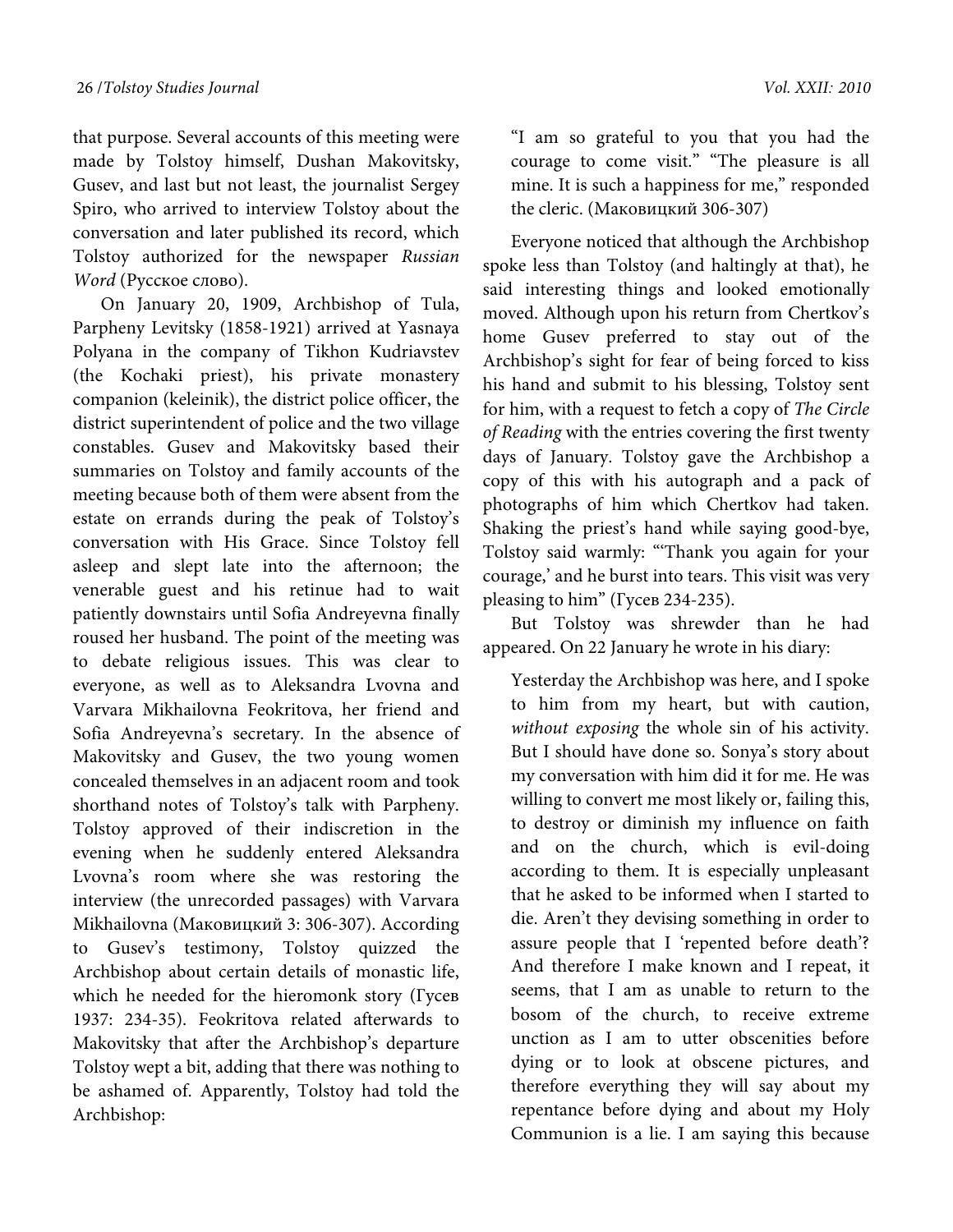there are people for whom, in accordance with their religious understanding, Holy Communion is a religious act, i.e. a manifestation of their striving towards God, but

for me every such ceremonial action as Communion would be renouncing one's soul, goodness, Christ's teaching, God. (PSS 57: 16)

After this comment, it is hardly surprising how he used any information Parpheny may have supplied to him for the story. When, on February 3, Sergey Petrovich Spiro, a correspondent of the Moscow newspaper Russian Word (Русское слово) volunteered or was assigned (accounts differ) to interview Tolstoy about the Archbishop's visit, Tolstoy readily received him, despite having coming down with a bad cold. One serious inducement to do so was Spiro's promise to publish the interview if Tolstoy authorized its proofs. Tolstoy wrote in his diary on February 4, 1909:

Someone arrived from Russian Word asking about the Archbishop. I did the dictation, proofs today. Sent back. Signed a letter for an Old Believer. Interesting letters, especially one on the lack of faith among the common folk. (PSS 57:20)

Spiro's interview, which exists in two versions, adds important details to our knowledge of the negative inspirations Tolstoy derived from his conversation with Parpheny for his plans to depict monastic life and the good hieromonks. According to Spiro's newspaper article of Tolstoy's account of his interview with Parpheny, the prelate was anxious about the meeting, fearing Tolstoy would "talk him down" even if he agreed to see him. Tolstoy began by making it known to Parpheny how many visits and how much correspondence he received and how touched he was by the numerous expressions of goodwill from churchmen. He also expressed regret that it was impossible for him to grant all the clergy's wishes with respect to his religious convictions, just as it would be impossible to soar in free flight. Parpheny listened respectfully,

interrupting Tolstoy's tirades to observe that that it was wrong to destroy people's faith. Tolstoy kept correcting Parpheny, to no avail, that he was reinstating faith when it was either lacking or had been viciously bastardized. In support of this argument, he read to Parpheny his selections on religion from January 14-15 of The Circle of Reading, thoughts from Channing, Emerson, Thoreau, and Kant in particular. Taunting Parpheny's patience, Tolstoy bombarded him with quotes from the apostles on civil disobedience, selfreliance, and Protestant-transcendentalist talk of moral illumination. According to Tolstoy, Parpheny was pleasantly impressed ("I saw that this reading produced a good impression on him, which was also very pleasant to me"), but took back the praise in his next round of reproaches about Tolstoy's destruction of faith. Tolstoy told Parpheny a parable about Matryona, a debauched woman from the village whom he once spotted praying devoutly in her hut. Passing by her window many times, he was surprised to observe her still bowing deeply: "And to destroy that faith, which causes such a prayer, I would consider to be the greatest crime." The Archbishop did not object to this either, but repeated how wrong it was to destroy faith. Then he was kind enough to supply Tolstoy with the information Tolstoy needed "about life in the monastery." Spiro's interview with Tolstoy ended. The journalist could sense that Tolstoy needed the information for some new piece of fiction, but neither Tolstoy nor Gusev, whom he queried about the new work upon exiting Tolstoy's room, elaborated on this (Gusev said evasively that Tolstoy was going through a transitional stage in his writing) (Русское слово 5, February 1909). In a collection of interviews (1911) with Tolstoy issued after the writer's death, Spiro modified a few small, but significant details about Tolstoy's meeting with Parpheny:<sup>13</sup>

When listening to Lev Nikolayevich, I was trying to record his account literally whenever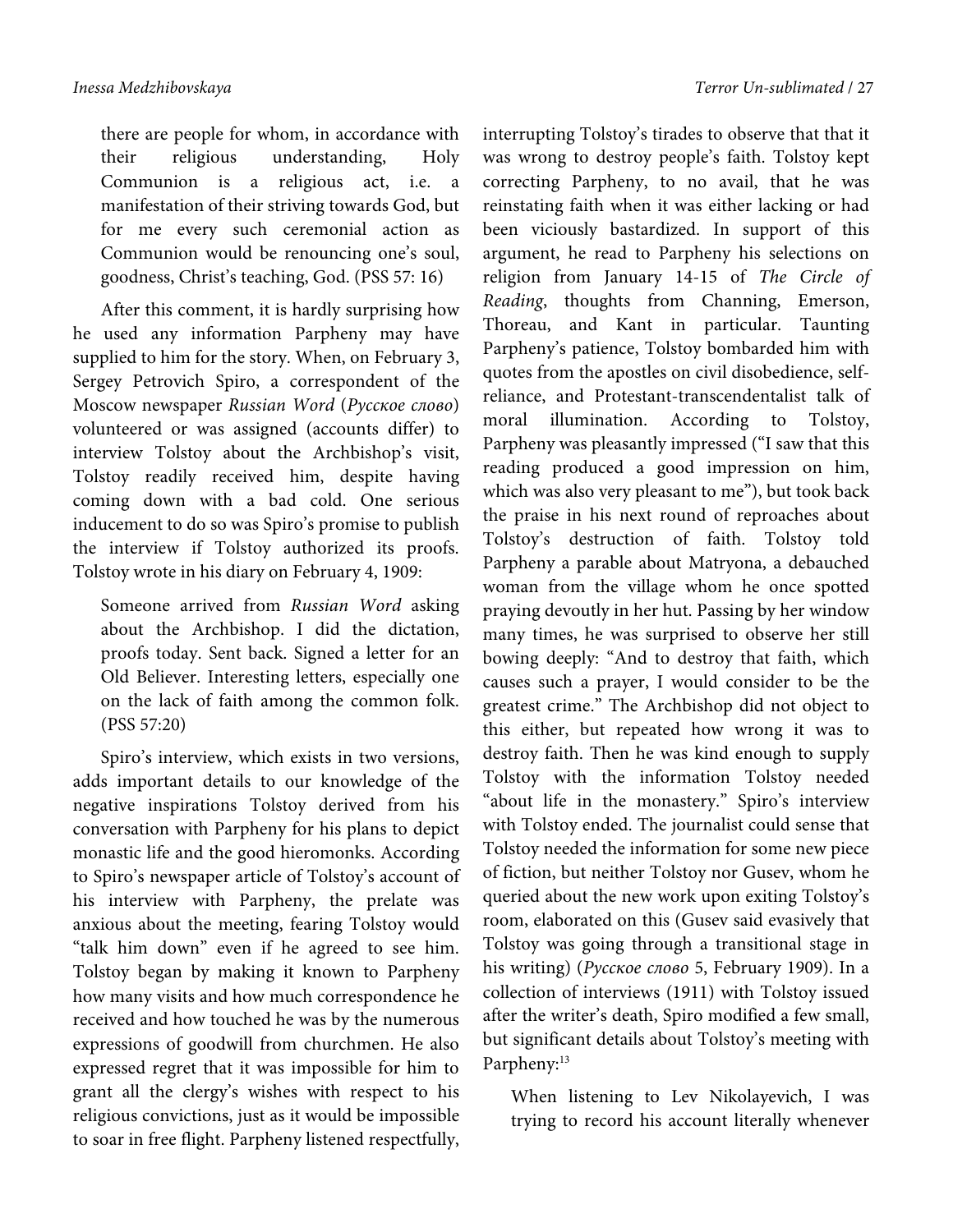possible. When he finished, he asked me to read back what I had written. Lev Nikolayevich listened to me attentively and remained pleased, telling me only to cross out two or three phrases which he found unsuitable. Later in our conversation, Lev Nikolayevich spoke openly to me about some of his other impressions concerning the Bishop's visit, which obviously hold an enormous interest, but he willed, because the content was of an intimate nature, that this part of the interview not be printed. Lev Nikolayevich's wish is law of course. ("Первая" 3-12)

After the episode with Parpheny Tolstoy must have had new doubts concerning the religious honesty of the clerics. But what could be appealing about the fictional character in the story he had not yet abandoned? While there used to be a few venerable Iliodors prior to the infamous Savanarola of Tolstoy's lifetime, the good and pious Isidors far outweigh their counterparts in the Russian and Catholic Church hierarchy. Judging by The False Coupon, Isidor satisfied Tolstoy more than Iliodor as a radical yet extremely honest, martyr-like religious type. Excluding Iliodor-Trufanov, there were to be found among the Iliodors mostly Church builders, good and unquestioning Church servants and Father Superiors.<sup>14</sup> The Isidors have a greater religious (as well as literary) pedigree than the Iliodors: The most famous literary case was the virtuous nun Isidora seduced by the demonic Melmoth in Maturin's Melmoth the Wanderer. Other Isodors and Isidoras were theologians and spiritual writers, martyrs, canonized Holy Fools and persecuted religious reformers (Энциклопедический словарь 13: 364-66). One of these Isidors was quoted by Tolstoy, naturally without attribution to the source, in the addenda section of the selections for The Circle of Reading: "If you are amazed when you look at the stars or the depths of the sea, enter thy soul and be astounded" (PSS 42: 443; italics in the original)**.** This Isidor of

The Circle of Reading sounds more like Kant and Emerson than Archbishop Parpheny. Tolstoy, it seemed, was leaning towards "Isidor" for the name of his title character.

As late as 1928, Press and Revolution (Печать и революция) announced the forthcoming publication of "Hieromonk Isidor" (sic) in the new complete edition of Tolstoy's fictional prose. The announcement noted that the story The Divine and the Human (Божеское и человеческое 1904) and the dramatic fragment Children's Wisdom (Детская мудрость 1908-1909)—a work directed against capital punishment and previously under ban—would be published for the first time while Hadji Murat, "Posthumous Notes of Elder Fyodor Kuzmich," all of the plots centered around Pavel Kudriash and "Hieromonk Isidor" would be restored to their original uncensored form (229- 31).15 It is unclear whether the grouping of Tolstoy and Iliodor was so strongly on the mind of "the central Soviet power" as to unite the exposes published against Iliodor since 1928 in the journal Red Archives (Красный архив) with the ongoing campaign to demonize and dismiss Tolstoy's ideologically problematic writings. During and after the 1928 centennial, as the first Jubilee volumes started to appear, Tolstoy's religious and iconoclastic writings were already undergoing a censorship at least as severe as was conducted under the tsars. Because of Gorky's growing importance at the end of the 1920s and the early 1930s, the quirky supporter of Iliodor's literary talent, and the jealous, and inconstant, disciple of the great Lev may have been instrumental in imposing Iliodor as the hero's name, now that his own failed God-building enterprise was entering its final downward spin. Moreover, Gorky loved symbolism. In 1914, he wrote Amfiteatrov in support of Iliodor's "The Holy Devil," making allusions to Gapon:

A curious coincidence: In the year '05 (1905) the priest was a forerunner to the revolution,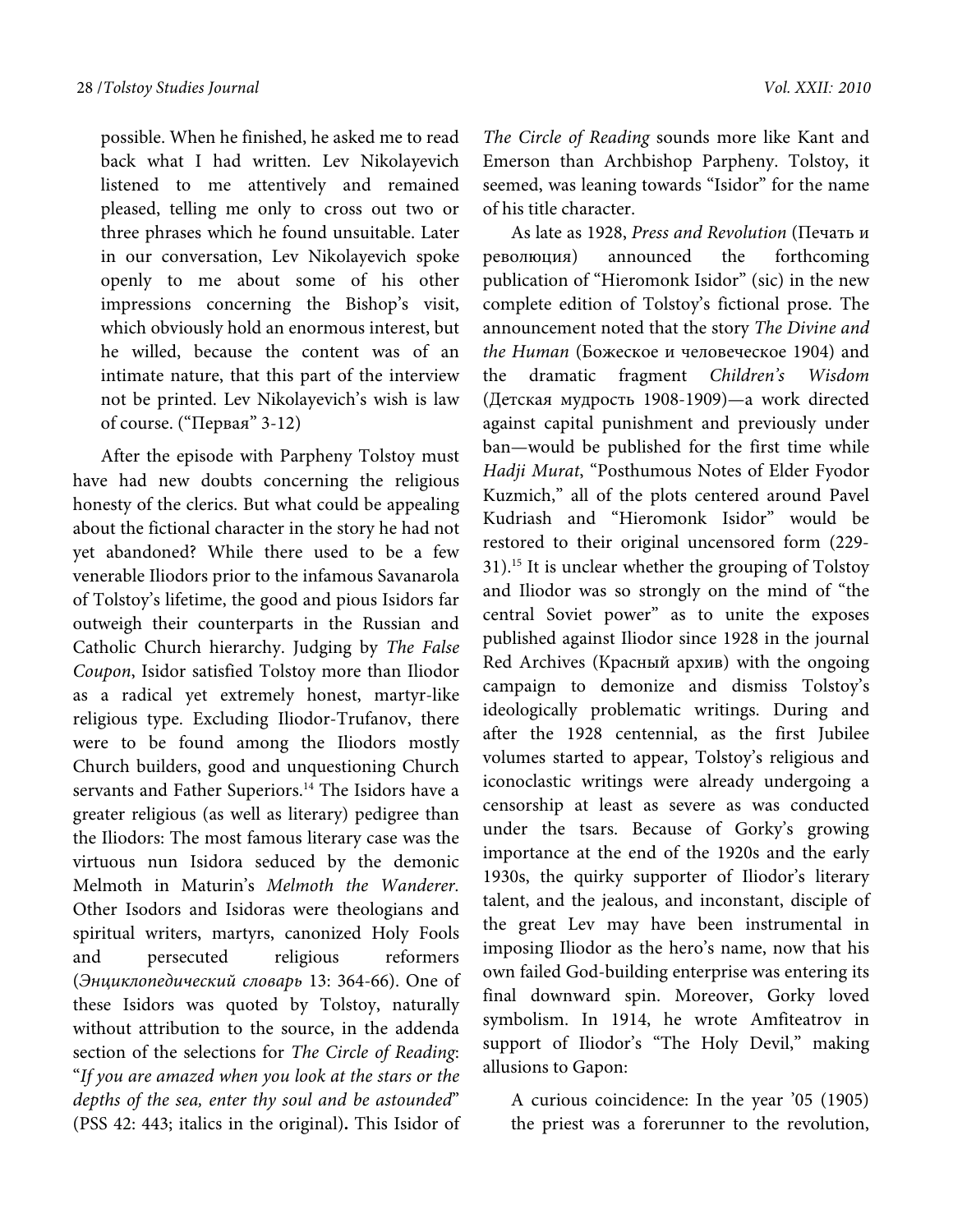now it is a hieromonk. Let us hope that next time the role will be played by an Archbishop. (Варламов 427)

Be that as it may, in the years 1932-1933, Gorky was heavily promoting Tolstoy's authority for the construction of the Socialist Realism doctrine. In the released volume twenty-seven of The Great Soviet Encyclopedia (Большая советская энциклопедия) an entry on Iliodor-Trufanov was squeezed in between the opening entry, "socialist granaries" (зерновые), and the one closing it, "imperialism," in which he was described as one of the sworn enemies of the Soviet power and the Soviet people (27: 756). Both Tolstoy and Iliodor were fatefully united in the title of the story that Vasily Spiridonov, the story's editor who was also the editor of the tale about the repentant sinner for volume twenty-one, revised for the Jubilee volume around the same time.

Given Tolstoy's massive yearly output combined with the customary eight- to ten-yearcycle that he was allowing himself to finish longer works in his final three decades (the pattern of "Father Sergius," Resurrection, Hadji Murad) it was inevitable that at his death some work would remain unfinished. Making allowances for his usual, decade-long pace in rendering his works complete, how should we distinguish the stillborn plots and the chaff from what could have provided the grist for Tolstoy's next masterpiece? I think that Tolstoy's late-life preference for fragments is precisely in the nature of his constant experimenting with the right position vis-à-vis "radical interruption." According to Kant's Third Critique, this interruption is the last boundary separating art from that which is not of human making. How are we to interpret Isidor's-Iliodor's recalcitrance, his inevitable martyrdom and Tolstoy's preoccupation with the sublime scene of the broken doors? Let me quote from Jay Bernstein's interpretation of the "smashing" of obstacles, by means of which an art of terrible force "calls commonplace understanding into question":

An exemplary work of art disrupts sensus communis, and provides glimpses of the monstrous, what Heidegger called ungeheur, and what was closer to sublimity.

However, both for the sake of self-authentication, provocation of this sort

should not be empty, idle, fruitless […] Freedom is grounded in the response to the work […] because interruption is a judgment on the judger, it again appears correct to point to a deeper confluence of beauty and sublimity [...] the linkage between sublimity, alterity [...]. (Bernstein 93, 105)

 But is it through crime that Tolstoy intended one of his last literary characters—soon to be taken like his author to "an execution," and thus to martyrdom—to be saved in the alterity of the subliminal beyond? It is not through any nihilistic freedom of "willing nothing" or a commitment to violence that Tolstoy's hieromonks perform their acts of eternal return while their author rehearses his own execution, all the while looking for an artistic exit and end to his life.

Tolstoy is hardly the only ageing author to entertain an interest in terrorist plots. In one of his later essays, titled pertinently "Late Works," John Updike, who also titled his final novel Terrorist (2007), made a respectful notation to one of Theodore Adorno's most well-known dicta: "The power of subjectivity in the late works of art is the irascible gesture with which it takes leave of the works themselves" suggesting that a "geriatric ebb of energy is bound to affect late works, not necessarily to their detriment (Updike 71).

As Shklovsky writes in a provocative essay, the later Tolstoy was a shape-shifter and a rebel who continued to reinvent himself: "There lived at Yasnaya Polyana an intemperate, unfulfilled and restless man" (Шкловский). Does restlessness and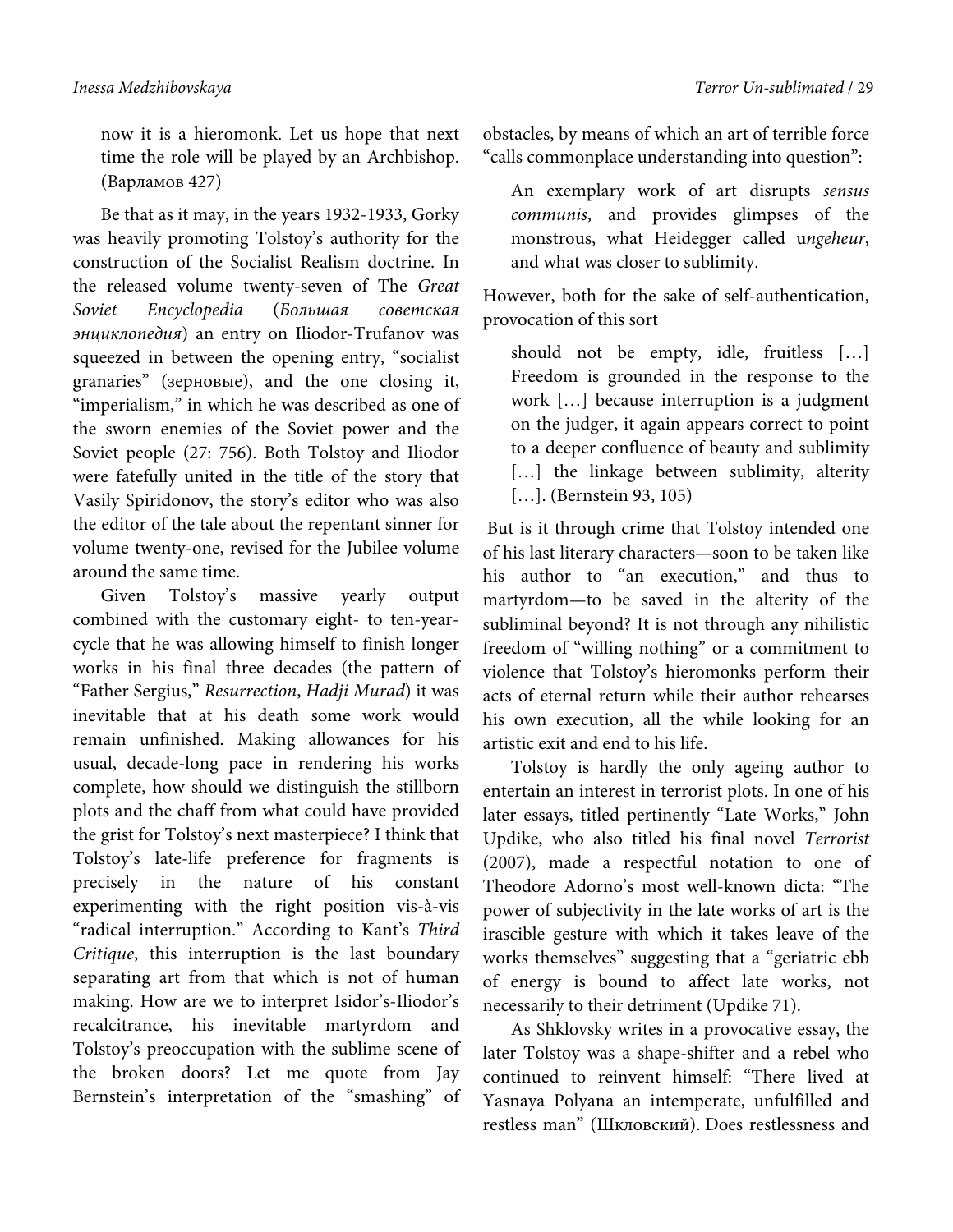curiosity about the sublime necessarily lead one to a monastic or a prison cell? Or to vagabondry?

Tolstoy heaped scorn on writers of respectable age who lacked grace or artistic decency and thus had lost sight of the aims of creation. Aleksandr Vasilievich Tsinger, a close friend of the family and of Tolstoy's older children, recalled that in one of the conversations he held shortly after his excommunication, notably on priests and resurrection, Tolstoy sharply rebuked Ibsen for his just-published symbolist play, When We Dead Awake. Facing his listeners in an intimate circle of family and friends, Tolstoy vented his indignation against Ibsen's unfortunate lapse of reason. In When We Dead Awake Ibsen sought to recover the lost secret of artistic production. Unable to finish his last masterpiece, "Resurrection Day," Ibsen's artist rushes defiantly into a blizzard and dies in an avalanche in the mountains, accompanied by the ghost of the woman he had loved. Tolstoy went on record saying: "This is terrible! And why would an old man write such rubbish?" (Цингер 3). Judged on Tolstoy's terms, it was pure rubbish indeed: Ibsen's play contained more than a few indiscretions that in Tolstoy's mind rendered it counterfeit. Consider how Rubek describes the despair at his unsuccessful attempts to create art and lead an eventful life: "The train stopped at every little station, although absolutely nothing happened" (Ibsen 226-27). Was this the moment Tolstoy had been waiting for to initiate his own eventful escape by train?

Tolstoy rejected Ibsen's vision of resurrection and showed similar indifference to other symbolist "scandals at the door," including Knut Hamsun's At the Gates to the Kingdom which premiered as **y** врат царства at Moscow Art Theater on March 9, 1908, with Vasily Kachalov in the title role. But Tolstoy discussed real-life plots with enthusiasm, including those pertaining to hideous murders committed by or against provincial clergy. Hearing the report of a hieromonk who saved a woman's life by risking disfavor and imprisonment, Tolstoy

broke into tears and pledged to write the story, since Maupassant, the only other appropriate candidate, was already dead:

Isn't this indeed good? If only Maupassant were alive, I would write him by all means. He would make a chef d'oeuvre out of this subject. And I, if only I were young enough, I would write it well, too. (Цингер 146-47)

In the Tsinger account, edited by Gusev for reissue in 1937, Tolstoy does more than ridicule Ibsen's bourgeois decadence. After passing the torch to the deceased Maupassant, he suddenly takes it back, turns around and adds robustly: "No, I will still write it, and well at that!" (Гусев 1937: 143-46).

As becomes clear from the above accounts, the sublime appeal of the hieromonks lay for Tolstoy in their capacity for charity and self-sacrifice, which in itself was transgressive and punishable. Hence, Tolstoy's dictum quoted at the beginning of this essay, "You can't mix up these two things: priesthood and Christianity." Let us return to the issue of radical interruption in the face of sublimity. Taking his cue from Kant, Tolstoy advises one to pause before entering a church. The authorities construed this advice as an act of sedition. One of the paraphrases that Tolstoy made of Kant on the question of the gates, intended for the entry under March 25 of the second edition of The Circle of Reading, was noticed by the censors and had to be excluded:

The tight gates and the narrow path which lead into life is the path of a good life. The spacious gates and the wide path along which most people walk is the church. This does not mean that there is something about the church and its doctrine that brings people to ruin, but that the act of entering the church and observing its rites is taken by people for the ways they should truly serve God. (PSS 42: 430)

 Like other social rites and performances, mere entrance into a church was fraught with the danger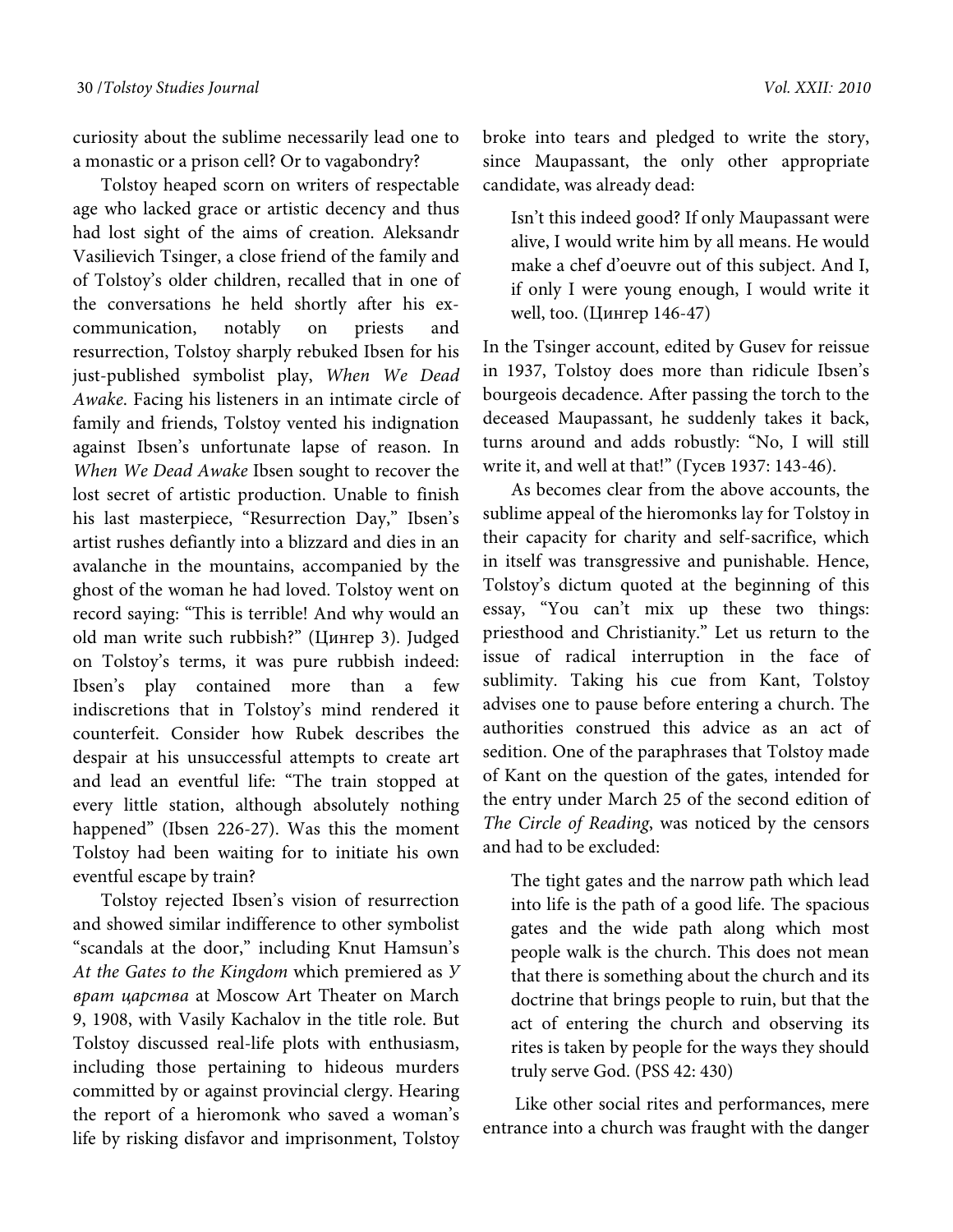of losing one's human strengths. Two instances are of interest in this regard. The first is Tolstoy's memorable metaphor of the life mistaken for "existential hustling" (сутолока существования) and the ruckus caused by the doors of various clubs, public spaces and assemblies—all depicted in Chapter 5 of his tract On Life (О жизни 1887). Without experiencing real life, people "retreat from the thronging at its doors" (PSS 26:337, my emphasis). The second example comes from "The Old Man at the Church" (Старик в церкви), Tolstoy's parable for the children's version of The Circle of Reading, completed in 1907.<sup>16</sup> The tale is a kind of autobiographic self-parody that depicts miraculous feats like treading water by churchless believers with independent faith (comparable to his tale, "Three Elders" (Три старца 1885)). The old man in the 1907 tale is righteous and meek, virtually a living saint, who has never been to church, but under pressure from his wife and children agrees to oblige his family just once. He swiftly treads water across a lake on his way to church while his family takes a boat. As soon as he enters the church, the old man sees a host of demons: They are busy stretching a long piece of hide to make room for an expanding roster of sinners who pass through the doors giggling, kissing icons, and gossiping. The old man giggles at the devils, and they enter his name on the roster. He turns away to run out, but his ability to tread water is gone and he starts drowning during his flight, now at the mercy of his family who pick him up half-alive (PSS 40: 405-06).

This story exhibited almost prophetic selfmockery. Ivan Bunin described Tolstoy shuffling his feet at the gates of the Optina Pustyn' Monastery—the indicator of the departing genius's last temptation (Бунин 28–29). Bunin reminded those prone to fantasize about the possibility of Tolstoy's return to the Church of the thought Tolstoy had chosen for the November 7 entry of his Thoughts of the Wise (Мысли мудрых людей), the precursor to The Circle of Reading:

Enter through the narrow gates: broad are the gates and spacious the path leading toward ruin; and many go that way: but tight are the gates and narrow the path leading into life, and few find them. (Бунин 46)

In the lines Tolstoy wrote in his notepad on the eve of his departure from home we see the monastery and the revolution discarded in one breath. Tolstoy chose the "religious and moral law" which would neither allow a human being to arrange the lives of other human beings nor permit submission to the order set up by others and contradicting this law (PSS 58: 233).

This is the recipe for escaping into true freedom, and this is why Tolstoy's hieromonk does not perform acts of salvation through the experience of nihilistic destruction. By violating the priestly code of behavior in favor of humanity and love for another, the hieromonk dies symbolically, breaking doors and stepping beyond himself, or "au-delà," as Maurice Blanchot explains sublime escapes into the "infinite conversation" (Blanchot 148-9). One remembers in this regard Tolstoy's loving and decade-long rewriting of Father Myriel's open-door policy for the convict and thief, Jean Valjean, whom he calls "my brother" in Les Misérables. Tolstoy reworked for the November section of The Circle of Reading the beginning parts of Hugo's novel, mesmerized by the "heroism of passive obedience" practiced by Bishop Myriel (Monsignor Bienvenu) (42: 278-84).<sup>17</sup> Years earlier, in 1872, Tolstoy had written a simpler Russified rendition of the same episodes from Hugo, "The Archbishop and the Robber. A True Tale" (Архиерей и разбойник. Быль), which he published in the Second Russian Reader (1875). These texts were edited for the Jubilee edition by none other than the editor of the hieromonk story, Spiridonov (PSS 21: 188-190). Tolstoy's focus on the "doors" and the "robber," repeated multiple times in this short fragment, is striking, as is the focus on how a robber is hounded and sought in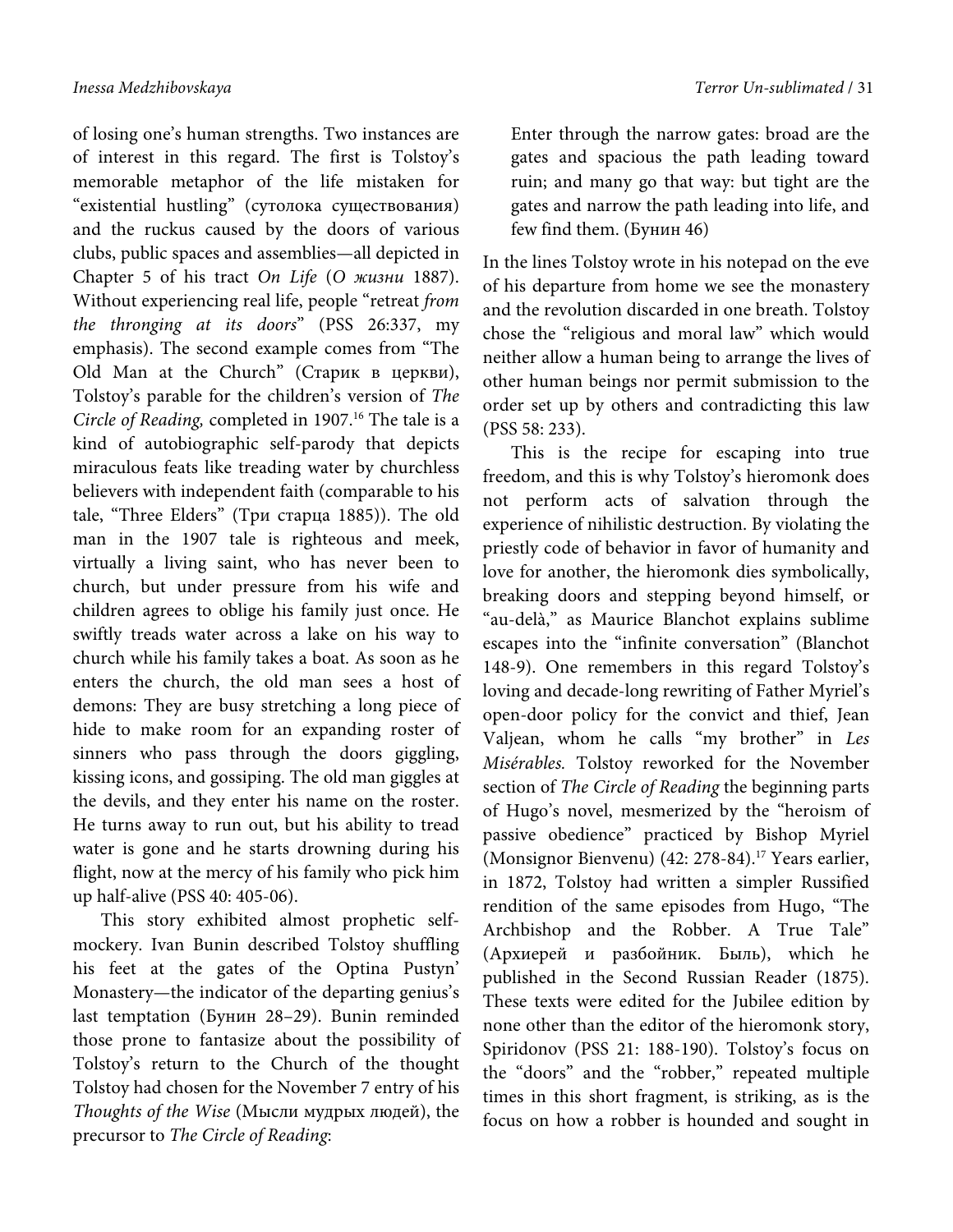order to be punished. By literally throwing all doors open and thereby making a conduit to grace, Myriel smashes the doors of monastic convention by not resisting Valjean's robbery and by his willingness to sacrifice his own well-being for the sake of another. In the 1906 version, which is closer to Hugo's text, the focus on these open/smashed doors is also significant: "These doors don't inquire of the one entering whether he has a name, but whether he has grief. You are suffering… welcome" (PSS 42:281). Tolstoy's other adaptations of Hugo in The Circle of Reading for children and adults were among the most important steps taken by him in favor of representing self-sacrificial humanity from afar.18

In the 1900s, monastic transgression and revolution were the order of the day. Published next to Spiro's interview with Tolstoy were accounts from the same issue of Russian Word about Priest Gapon's 1906 adventures in Paris and his bribe-taking for political services before being found hanged in St. Petersburg:

What would I do if I were made a czar? I would steal a hundred dollars and flee. The devil take it! Really, I care neither for revolution nor for reaction… Why would I give a damn about such trash?

To the right of the Spiro interview on the same page appeared an essay "It Is Time" ("Пора") by Sergey Yablonovsky, which was directed against public executions and capital punishment. Despite the abundance of material on criminal priests in the media, especially of the sort found in Chertkov's Free Press or that material which the celebrated lawyer Anatoly Koni would supply to him, Tolstoy was not drawn to such sensationalism. A good case in point is the murder of hieromonk Illarion in his cell by a young disgruntled man made known by Koni both to Tolstoy and Dostoevsky (Кони 3: 269-278). One hears its overtones in the Tikhon chapter of Dostoevsky's The Demons.

Tolstoy's artistic focus on political terror, especially expropriation and armed robbery, and then later on imprisonment, was constant throughout. But in all artistic renditions of prison conditions (including those done of executions in Resurrection and "The Divine and the Human"), Tolstoy always eschewed the element of the Gothic and the satanic in his earlier descriptions of revolutionaries' epiphanies at death. Or he mercilessly ridiculed the delusions (i.e. in the characters of Merzeniecki and Novodvorov). Moreover, he never missed an opportunity to criticize such delusions in other writers. In May 1908 and January 1909, he described the joys and terrors experienced by Leonid Andreev's heroes in "The Seven Who Were Hanged" as "disgusting" and psychologically "false" (PSS 56: 403, 57:271). Exactly during the time of Tolstoy's active work on his hieromonk plot in January 1909 Chertkov recalled these epithets concerning the false psychology of the last moments in Andreev's story: "What a senseless, despairing, shameless jamboree of words!" (Чертков 124). Not even Andreev's dedication of the story to Tolstoy, which was published in the New York edition of it in English in 1909, could alter his opinion.<sup>19</sup> According to Tolstoy, there could be nothing sublime about the killing of one human being by another, only horror at the senselessness of the act. In 1901, the painter Ilya Repin published his memoir about the execution by hanging of Dmitry Karakozov that many years ago he had had the misfortune to witness and that he had described with revulsion, likening the event to hell breaking loose, and noting the terror devoid of glamour or attraction. Judging by a mass of coincidental descriptive details between this account and, say, the execution of Svetlogub in Tolstoy's "The Divine and the Human," there is little doubt concerning Tolstoy's perception of the aesthetics of graphic horror, of death at the moment of execution.<sup>20</sup>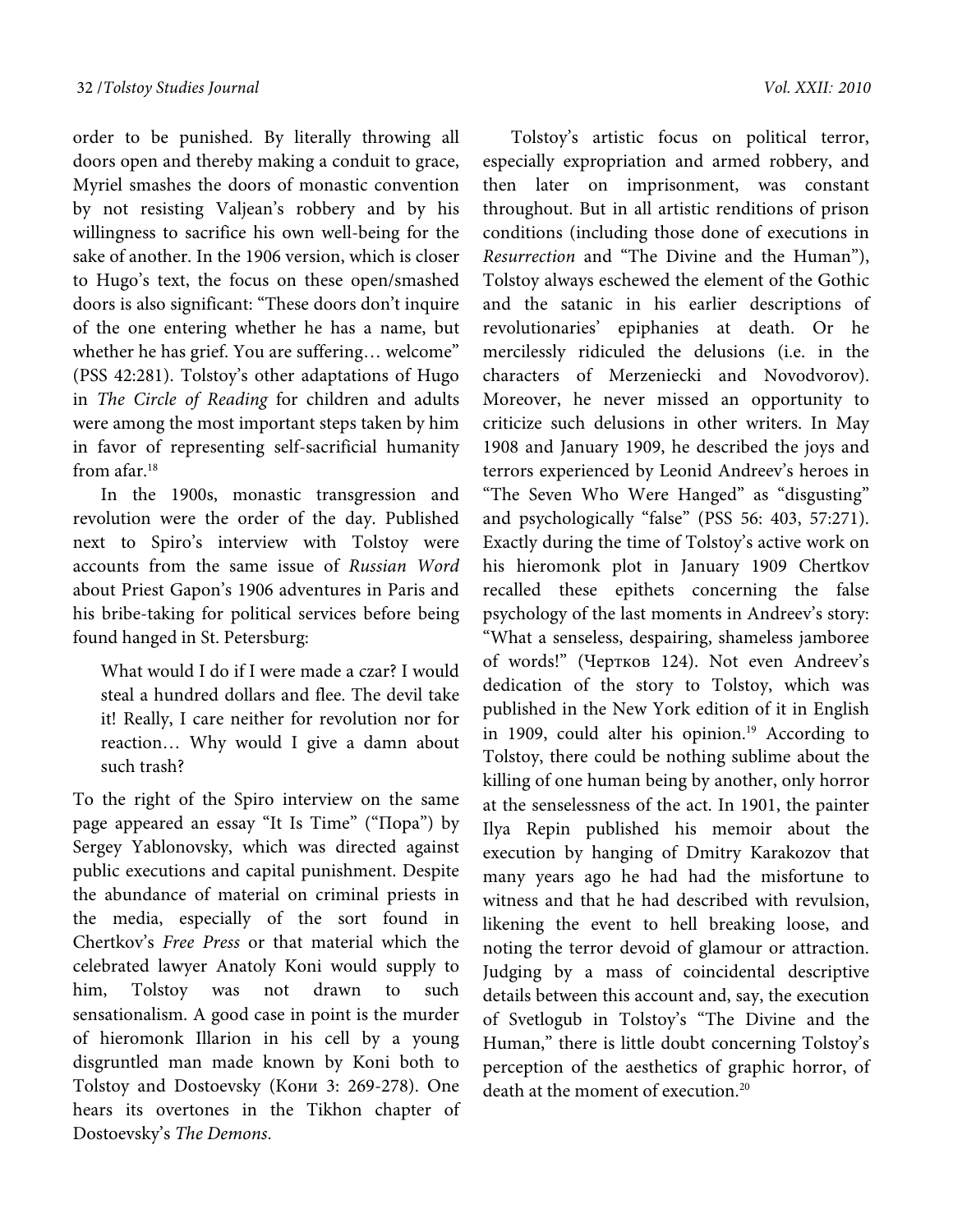Tolstoy's artistic approach to the conditions under which a revolutionary and a monk had met their death is remarkably similar. One need only compare the questions Tolstoy asked of and about assassins and monks in the adjacent drafts of "The Assassins. None are Guilty" (Убийцы. Нет виноватых (PSS 37: 381-2)), written in December 1908, to the questions he wrote for the hieromonk story a week or two later:

These questions Tolstoy dictated to Gusev (manuscript no.10 of the Kudriash-assassins plot)

- 1) Are those on trial for the assassination of the grand prince kept in solitary confinement or may some of them be kept together?
- 2) Can there be any interaction between them?
- 3) Can they receive information from outside [the prison]??
- 4) Is the day of the trial announced in advance or only on the eve? And how much time can elapse between the announcement of the time of the trial and the trial itself?
- 5) Are meetings with the closest kin allowed? With whom specifically and how can they be arranged??
- 6) Are they allowed to interact with common criminals?
- 7) How are they being transported to the trial?
- 8) In what room is the trial [taking place]?
- 9) What is the structure and the procedure of the trial?

The word hangman (палач) was then added by Gusev to Tolstoy's dictation at the end of the outline. Tolstoy continued: "It is desirable to have answers to all the questions: the most detailed ones regarding how it is normally done and whether there may be any exceptions" (PSS 37: 383-4).

To this, Tolstoy added:

1) Under court martial are defense lawyers allowed to have contact with the indicted? How? Where?

- 2) [May I have a] Description, if possible, of a room (помещение) for court martial?
- 3) What does the priest's forewarning to the witness to speak the truth consist of?
- 4) Who are the executioners? How much do they earn?
- 5) In what prison in Moscow are those subject to statute 279 being kept? In the common cell or in solitary confinement? Do they receive visits?
- 6) How are bombs being made?
- 7) [left blank] (PSS 37: 384)

Compare this with the seven questions for the hieromonk plot on the obverse of the first leaf of the manuscript text of the first three chapters ("manuscript 2"):

- 1) How is the whole service conducted?
- 2) How do the monks conduct service, in what order?
- 3) What prayers (do they sing)?
- 4) Who takes the Eucharist on his own?
- 5) Who conducts service in the monastery together with the Deacon?
- 6) To whom / what do they sing?
- 7) Did he drink alone and when? (PSS 37: 453)

Despite the proximity of the two projects, their heroes were intended to meet different ends even though they all were to be executed. Some concluding remarks are now in order: Like Christ's, the former hieromonk's death could only be for the sins of others: He smashed through the doors and continued on to heaven by dying for the robber. In this sense, his death should be seen as plainly and as divinely as the version of Christ Tolstoy presents to us in his commentary and retellings of the gospels. It should not be forgotten that one chapter in Tolstoy's commentary is titled "Jesus is the Door of Life" ("Иисус-дверь жизни"; PSS 24: 477-89). This is surely Tolstoy's rendition of John 10.8-15:

I am the gate (variant: door) for the sheep. All who came before me are thieves and bandits; but the sheep did not listen to them. I am the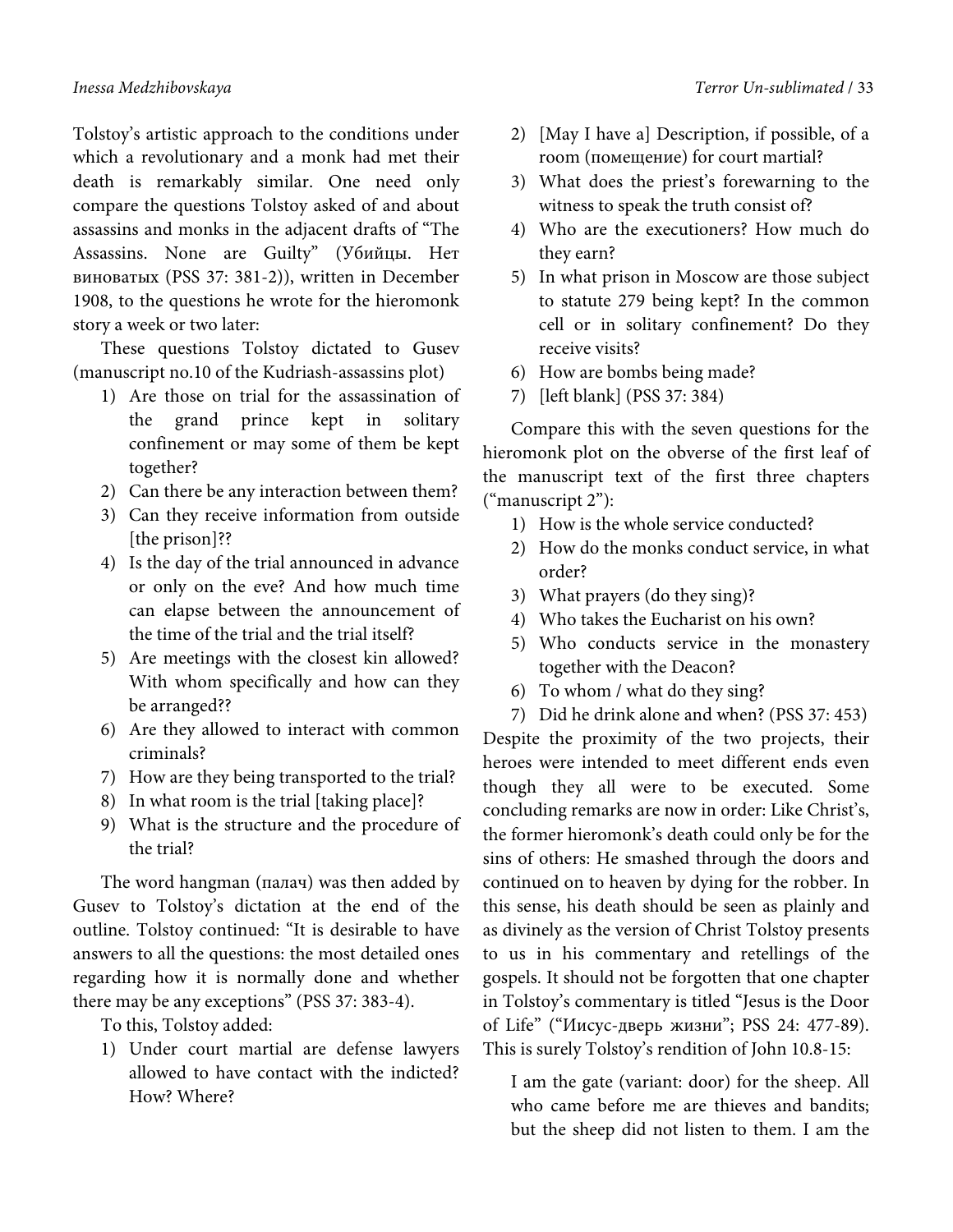gate. Whoever enters by me will be saved, and will come in and go out and find pasture. The thief comes only to steal and kill and destroy. I came that they may have life, and have it abundantly. […] I am the good shepherd. The good shepherd lays down his life for the sheep. (New Oxford Annotated Bible NT 142)

This reading of death and dying through the lens of generosity and hospitality in the house of being corresponds to Tolstoy's progress from his earlier understanding of death as the aporetic door to the final certitude of survival through the vehicle of reasonable consciousness. Consider this fragment from the notebook of a thirty-year-old author written on April 11, 1858:

Yasnaya Polyana. I saw in a dream that in my dark room the door suddenly and terrifyingly opened and then it closed noiselessly. I was scared, but I was trying to believe that it was wind. Somebody told me: go and close it, and I went and wished to open it at first, but somebody kept it closed from the back. I wished to run away but my feet got stuck and an unspeakable horror possessed me. I woke up and was glad for my awakening. What was I happy about? I received my consciousness back and lost the one I used to have in my dream. Could a dying person be this happy? (PSS 48: 75)

The robust octogenarian did not lose a bit of that older curiosity. But the door that he was planning to smash through at the absolute end of his narrow path had nothing of the aporia of perceptual experience. Death itself was a form of mastering the last good act, the arrival at alterity through the doors of unconditional love and kindness in the house of hospitable being.<sup>21</sup>

On the day Gorky received a telegram informing him of Tolstoy's death he remembered the episode on a Gaspra shore in the Crimea, the moment of being privy to Tolstoy's silent command of chaos, its plots and tongues, and to Tolstoy's sorcery governing future unwritten plots, which forced Gorky to tiptoe on pebbles back to reality:

I once saw him as, perhaps, no one has ever seen him… I saw his smallish, angular figure in a gray, crumpled, ragged suit and crumpled hat. He was sitting with his head on his hands, the wind blowing the silvery hairs of his beard through his fingers: he was looking into the distance out to sea, and the little greenish waves rolled up obediently to his feet and fondled them as they were telling something about themselves to the old magician…I felt something fateful, magical, something which went down into the darkness beneath him and stretched up like a search-light into the blue emptiness above the earth; as though it were he, his concentrated will, which was drawing the waves to him and repelling them, which was ruling the movements of cloud and shadow, which was stirring the stones to life. Suddenly, in a moment of madness, I felt, 'It is possible, he will get up, wave his hand, and the sea will become solid and glossy, the stones will begin to move and cry out, everything around him will come to life, acquire a voice, and speak in their different voices of themselves, of him, against him,' I cannot express in words what I felt rather than thought at that moment; in my soul there was joy and fear, and then everything blended in one happy thought: 'I am not an orphan on the earth, so long as this man lives on it' (Gorky 54-56).

Gorky knew that only Tolstoy's sorcery with his unwritten plots provided a glimpse through the doors of the sublime.

## **Notes**

For background on Tolstoy's unfinished Iliodor/Isidor story, see Medzhibovskaya's research note "Tolstoy's Hieromonk" in volume XXI (2009) of the *Tolstoy*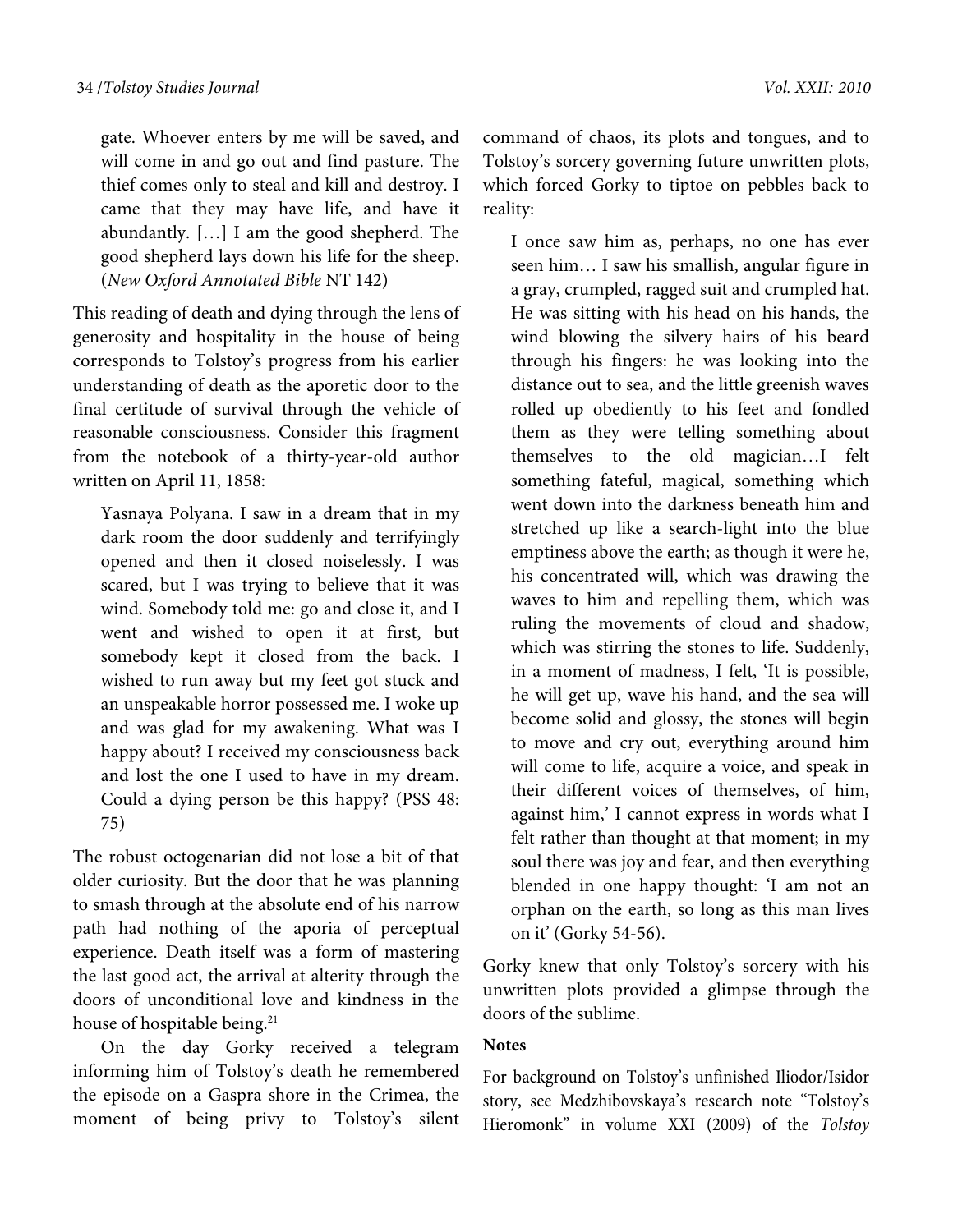*Studies Journal*, pages 55-63. See also Hugh McLean's translation of the majority of the Jubilee version of the hiermonk plot in the same issue, pages 64-66. Many thanks to David Houston and Michael Denner for all their able help in editing this article; and Caryl Emerson for her advice on the preparation of the manuscript.

1. Courtesy of State Tolstoy Museum (ГМТ) in Moscow. I am grateful to Vitaly Remizov (Director) and Natalia Kalinina (Head of the Manuscript and PhotoVisuals Division) for permission to use the image from a photocopy of the plan.

2. The well-known episode of the nightmare he had at the Arzamas inn was related in a letter to his wife in September 1869 and retold fifteen years later in his fictionalized *Memoir of a Madman* [Записки сумасшедшего; 1884].

3. Tolstoy insisted on including the ferry episode under the title "A Free Man" (Свободный человек) in the second edition of *The Circle of Reading*. He worked on this edition intensively with Gorbunov-Posadov in 1908 and then with Chertkov through June of 1909 promoting Sytin's publication of this passage (PSS 42: 578).

4. See especially chapter XIX of Part I and chapters XIV and XVIII of Part II (PSS 36: 28; 36: 49-50; 36: 52).

5. For Tolstoy's high opinion of *The Vicar of Wakefield*, see his letters to Chertkov of January 19-21, 1887 86:11), 7 August, 1887 (86: 73). See also the memoir of Sergey Tolstoy: С.Л.Толстой, 79.

6. See "Начало незавершенного рассказа "Записки священника" (1909)". *Литературное наследство. Том 69.* 1: 443-44. Gusev did not consider the hieromonk plot citable in his edited log of Tolstoy's unfinished plots. Thus, citing Tolstoy's diary entries for March 16 in which "Pavel" and "the elder" are mentioned alongside other developing plots Gusev does not consider these two related: "The content of the sketch of "The Elder" in the notes remains unknown" (Гусев 1937: 137), whereas in fact they appear to be the exact fragments of the hieromonk plot and the many variants of "Pavel Kudriah." The only priest plot that

appears on the list for the year 1909, the year of Gusev's arrest by the authorities and banishment from Yasnaya Polyana, is that of Priest Aleksey on which Tolstoy was at work in October 1909 (Гусев 137).

7. On Herzen's "The Story of Father Aleksey" see Medzhibovskaya, *Tolstoy and the Religious Culture*, 248. Since about 1859 Tolstoy's notebooks indicate his interest in Church scandal. See entries in Notebook 1 for October 24, 1859 (PSS 48: 79) and Notebook 8 for 1879 (PSS 48: 213).

8. A good example is issue 2 for the year 1902, the year the fictional hieromonk's diary is dated. See especially the note "О монастырях" [On Monasteries] detailing hideous crimes committed by senior clergy of Iaroslavl' province, and two letters of Tolstoy to priests, one orthodox, another a French pastor. *Свободное слово*, январь-февраль (1902): 5-8; 19-21.

9. Tolstoy owned a bound copy of an offprint of Gershenzon's biography of Pecherin from the journal *Научное слово*. See item 767 in *Библиотека Льва Николаевича Толстого* 1 (1): 182.

10. See the tale "A Monk" (Монах) that Tolstoy wrote down in his notebook after hearing it from his friend and wandering storyteller Shchegolenok (Записная книжка No. 8, 1879; PSS 48: 207-08).

11. On Iliodor's nicknames and exploits, see Figes and Kolonitskii, 10-11, Radzinsky, 113-15 and especially Варламов 419-30.

12. Long before 1917, Iliodor's star was considered to be in historical eclipse. See an entry on Trufanov which states that as early as 1911-1912 he had lost all political significance (*Новый энциклопедический словарь*. 19: 93-94).

13. See esp. page 11 for the change made by Spiro to the text of the original interview.

14. For an excellent source, see the unnumbered volume under "Ibak-Kliucharev" [Ибак-Ключарев] in *Русский биографический словарь.*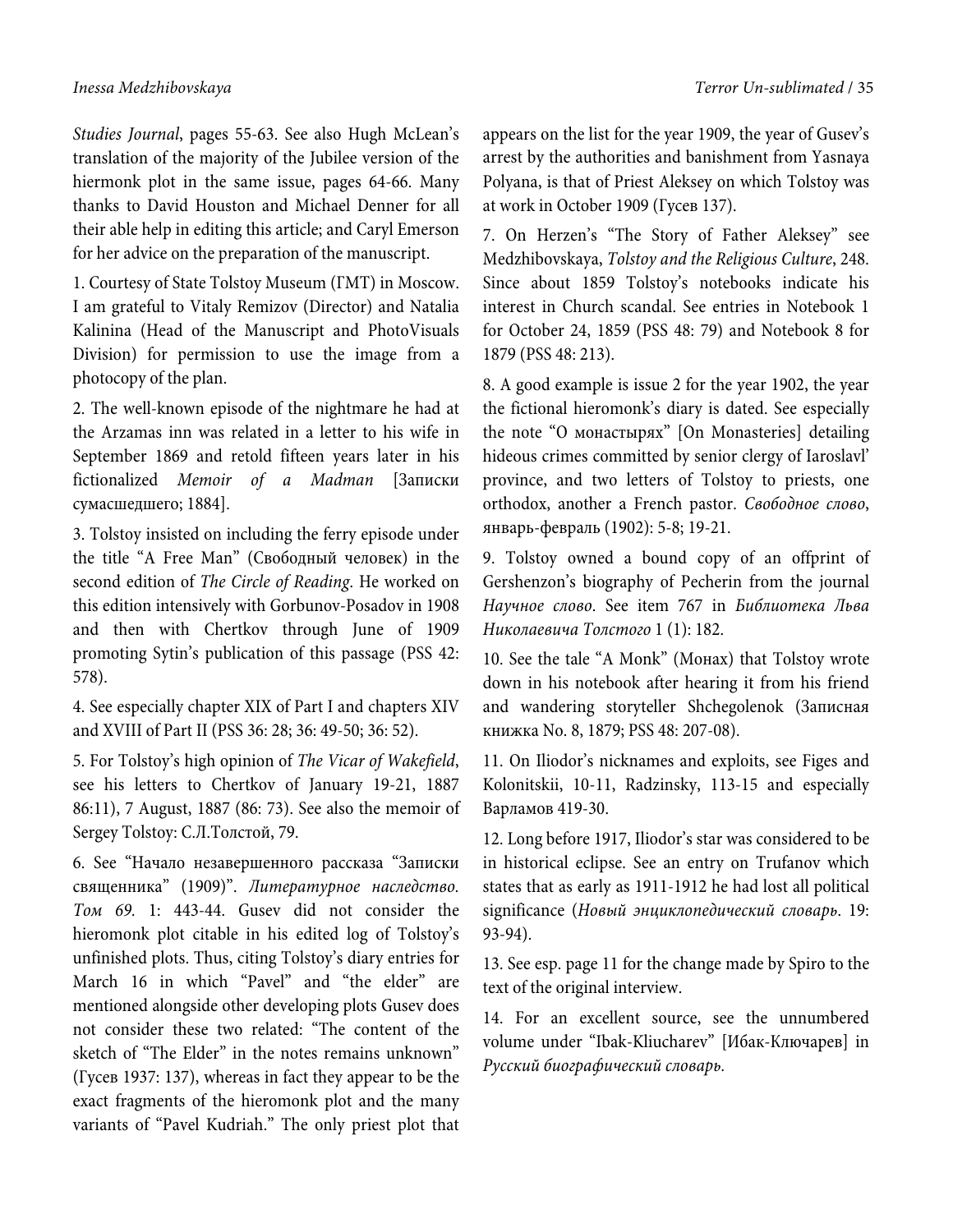15. The announcement is not entirely accurate: "The Divine and the Human" was first published in the second volume of *The Circle of Reading* in 1906.

16. Tolstoy revised the tale from the eponymous legend heard back in1879 from Shchegolenok. See Notebooks for 1879 (PSS 48: 211-12).

17. See chapters III through XII of book II of *Fantine* skipping the many details of Valjean's prehistory presented when the criminal awakens in his alcove in the dead of night after the welcome dinner at L'Abbé's of book II of *Fantine* (Hugo 73-106).

18. In the summer of 1905 Tolstoy regretted not behaving like a Myriel towards a man suspected of thievery (Маковицкий, 1: 306). Compare the adaptation of *Les Misérables* for the children's version of *The Circle of Reading¸1907* (*Бедные люди*; 40: 401- 02). See also Tolstoy's translation of Hugo's story "The Atheist" (*L'Athée/* "Неверующий") included in his general edition of *The Circle of Reading* (PSS 41: 516- 22). A young priest in Hugo's text breaks with the church claiming to be an atheist and a radical and dies saving the lives of others during a shipwreck.

19. See the dedication and Andreyev's explanatory note, "The Seven Who Were Hanged." Translated for Halcyon House by Herman Bernstein (5-10). See also Tolstoy's letters to Andreev of September 2, 1908 and his letter to Bernstein of May 5, 1909 (PSS 79: 182).

20. See Repin's "Казнь Каракозова. 1866" (Репин 204- 205). If not by way of mouth, Repin's description of Karakozov's hanging would be known to Tolstoy from И.Е. Репин *Воспоминания, статьи, письма*. Ред. Н.В. Северовой. Санкт-Петербург: Коммерч. Скоропечать Э Тиле, 1901. Tolstoy owned a copy of the book which is preserved in his library.

21. Tolstoy's solution coincides with the policy of human care and responsibility for the first and final causes of life most vividly present in the thought of Emmanuel Levinas, especially his *Alterity and Transcendence* (q.v). See also Derrida's discussion of open doors in the house of being: at Levinas' prompting, Derrida attempts in his later work to move

beyond the aporetic moment of personal death (Derrida 1993, q.v); and Derrida 2000, esp. pp. 61, 129, 153-55. I am grateful to colleagues at the forum La Sincerità di Tolstoj organized by Universita degli Studi di Milano at Gargnano Italy April 7-9, 2010 and to Jeff Love at the meeting of ASEEES in Los Angeles on November 20, 2010 for reminding me in their comments on the earlier versions of this paper to connect the conclusion of this discussion with the ideas of the door discussed by me earlier as a symbol of Tolstoy's creative aporia (Medzhibovskaya 2005).

### **Works Cited**

- Andreev, Leonid. "The Seven Who Were Hanged." A Story by Leonid Andreev. Trans. Herman Bernstein. Garden City/New York: Halcyon House, 1909.
- Bernstein, J.M. *The Fate of Art: Aesthetic Alienation from Kant to Derrida and Adorno.* University Park, PA: Penn State UP, 1996.
- Blanchot, Maurice. *The Infinite Conversation*. Trans and intro, Susan Hansen. Minneapolis and London: Minnesota UP, 1993.
- *Библиотека Льва Николаевича Толстого в Ясной Поляне. Библиографическое описание. Книги на русском языке.* Москва: Книга, 1972.
- *Большая советская энциклопедия*. Ред. Отто Юльевича Шмидта. Москва: ОГИЗ РСФСР/ Советская Энциклопедия, 1926-1940.
- Бунин И. *Освобождение Толстого.* Paris: YMCA Press, 1937.
- Чертков, В.Г. "Записи". *Л.Н. Толстой в воспоминаниях современников (в 2-х томах)*. Сост Н.М. Фортунатова. Москва: Художественная литература, 1978. 2. 119-29.
- Чехов, A.П. *Собрание сочинений в восьми томах.* Ред. М. Еремина. Москва: Правда, 1970.
- Даль, Владимир. *Толковый словарь живого великорусского яыка в 4 томах*. Москва: Издательская группа Прогресс, 1994.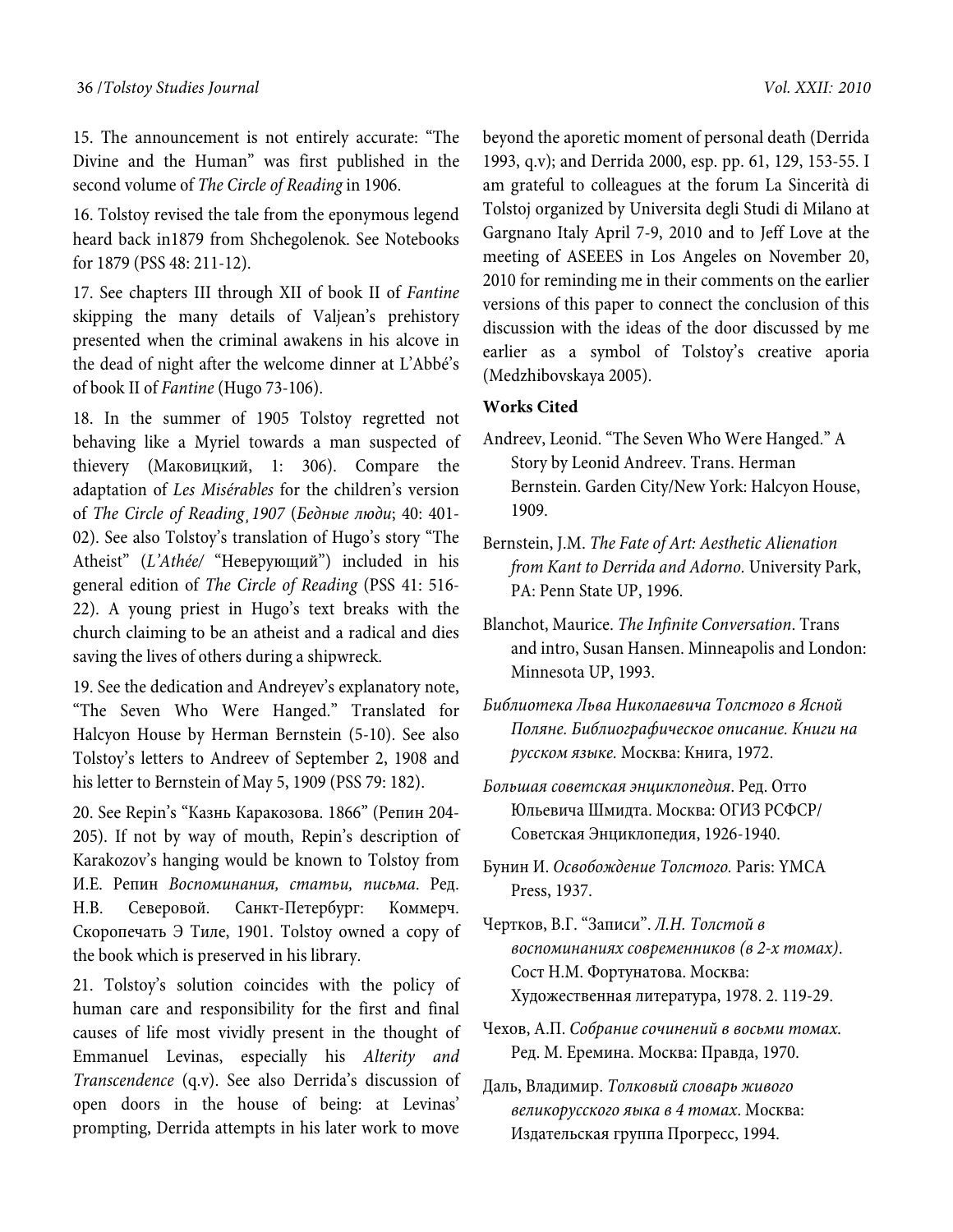Derrida, Jacques. *Aporias.* Trans. Thomas Dutoit. Stanford: Stanford UP, 1993.

---, *Of Hospitality*. Interviews and ed. with Anne Dufourmantelle. Trans. Rachel Bowlby. Stanford, CA: Stanford UP, 2000.

*Энциклопедический словарь*. Ред. И.К.Андреевского. 82 т. Издатели Ф.А. Брокгауз и И.А. Ефрон. С-Петербург:Типография И.А.Ефрона, 1890-1904.

Figes, Orlando and Boris Kolonitskii, *Interpreting the Russian Revolution. The Language and Symbols of 1917*. New Haven and London: Yale UP, 1999.

Галаган. Г. Я. *Л. Н. Толстой. Художественноэтические искания.* Л., Наука, 1981.

Герцен, А.И. *Собрание сочинений в восьми томах*. Москва: Правда, 1975.

Гершензон, М.О. "В.С. Печерин*." Научное слово* 4 (1904): 65-88; and 10: 63-111.

---, *Жизнь В.С. Печерина.* Москва: Типография И.Н. Кушнерев и К., 1910.

Gorky, Maxim. *Reminiscences of Leo Nikolayevich Tolstoy*. Trans. S.S. Koteliansky and Leonard Woolf. New York: B.W.Huebsch, 1920.

Гусев, Н.Н. *Два года с Толстым.*Ред. А.И. Шифмана. Москва: Художественная литература, 1973.

---, "Герцен и Толстой." *Литературное наследство*  41-42. Москва: Издательство Академии наук, 1941: 490-525.

---, "Незавершенные художественные замыслы Толстого." *Сборник Государственного Толстовского музея.* Ред.Влад. Бонч-Бруевича. и др. Москва: Государственное издательство Художественной литературы, 1937: 89-142.

Hugo, Victor. *Les Misérables*. Trans. Lee Fahnestock and Norman MacAfee. Signet Classics, 1987.

Ibsen, Henrik. *Ghosts and Other Plays*. Trans. Peter Watts. Penguin Books, 1964.

"Иеромонах Илиодор". Отдел рукописей Государственного музея Толстого в Москве. ОР 29/1, 29/2, 29/3.

Кони, А.Ф. *Собрание сочинений в восьми томах*. Москва: Юридическая литература, 1966.

Levinas, Emmanuel. *Alterity and Transcendence.* Trans. Michael B. Smith. New York: Columbia UP, 1999.

Ломунова, А.К. "Незавершенный роман Толстого" (К творческой истории замысла "Нет в мире виноватых"). *Яснополянский сборник. 1974. Статьи, материалы, публикации*. Ред. К.Н. Ломунова. Тула: Приокоское книжное издательство, 1974: 101-15.

Маковицкий, Д.П. *У Толстого, 1904-1910*. "Яснополянские записки Д.П. Маковицкого" Ред. С.А.Макашина, М.Б. Храпченко, В.Р. Шубина. *Литературное наследство* 90 (в 4 тт). Москва: Наука, 1979.

Medzhibovskaya, Inessa. "Aporias of Immortality: Tolstoy Against Time." *Word, Music, History. A Festschrift for Caryl Emerson. Stanford Slavic Studies*. 29-30. Ed. Lazar Fleishman, Gabriella Safran, Michael Wachtel. Stanford, CA, 2005. 29: 370-384.

*---, Tolstoy and the Religious Culture of His Time: A Biography of a Long Conversion, 1845-1887.* Lanham, MD: Lexington Books, 2008.

---, "Tolstoy's Hieromonk" *Tolstoy Studies Journal* XXI (2009): 55-63.

"Начало незавершенного рассказа "Записки священника" (1909)". Публикация В.С. Мишина. *Литературное наследство. Том 69. Лев Толстой. Книга 1ая*. Ред. С.А. Макашина. Москва: Издательство Академии Наук СССР, 1961. 443-44.

*(The) New Oxford Annotated Bible.* Ed. Bruce Metzger and Ronald Murphy. New York and Oxford: Oxford UP, 1994.